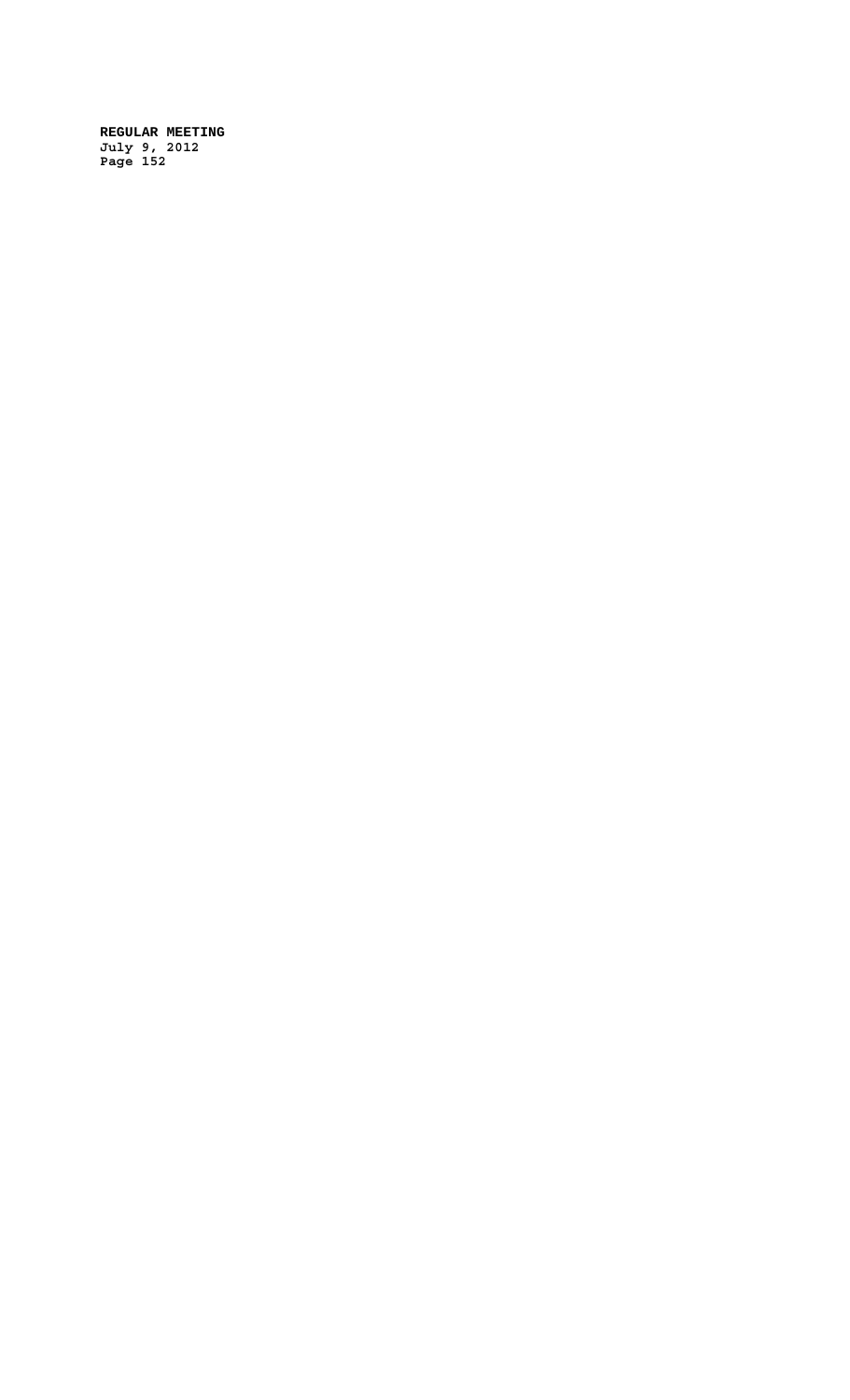# **THE MINUTES OF THE CITY COUNCIL MEETING HELD MONDAY, July 9, 2012 AT 3:00 P.M.**

The Meeting was called to order at 3:00 p.m. Present: Council Chair Hornung; Council Members: Camp, Carroll, Cook, Emery, Eskridge, Schimek; City Clerk, Joan E. Ross.

Council Chair Hornung announced that a copy of the Open Meetings Law is posted at the back of the Chamber by the northwest door. He asked all present to stand and recite the Pledge of Allegiance and observe a moment of silent meditation.

# **READING OF THE MINUTES**

Eskridge Having been appointed to read the minutes of the City Council proceedings of June 25, 2012 reported having done so, found same correct. Seconded by Schimek & carried by the following vote: AYES: Camp, Carroll, Cook, Emery, Eskridge, Hornung, Schimek; NAYS: None.

# **PUBLIC HEARING**

- CHANGE OF ZONE 12013 APPLICATION OF GATEWAY PROPERTIES FOR A CHANGE OF ZONE FROM H-2 HIGHWAY COMMERCIAL DISTRICT TO R-2 RESIDENTIAL DISTRICT ON PROPERTY GENERALLY LOCATED AT NORTH 52ND STREET AND R STREET - Nate Buss, Olsson Associates, came forward representing the applicant, Gateway Senior Living Center. This item is for the rezone of an area adjacent to the existing Gateway property, generally located just north of the Hy-Vee gas station, to allow the expansion of the existing facility and to get an access over to 52<sup>nd</sup> Street for the residents of the facility. In answer to Council questions, Mr. Buss replied that there is no pedestrian connectivity to the Hy-Vee store and other commercial areas on O Street; he is unsure of what is being proposed for the area west of the Cheddar's restaurant. It is estimated that the Phase 3 construction will be at least 50 feet away from the Hy-Vee gas station. This matter was taken under advisement.
- ADOPTING AN AMENDED AND RESTATED VERSION OF THE CITY OF LINCOLN EMPLOYEES' RETIREMENT PLAN AND TRUST TO PROVIDE THAT THE EMPLOYER CONTRIBUTION FOR EMPLOYEES HIRED IN POSITIONS AND PAY RANGES PREFIXED BY THE LETTER "N" ON OR AFTER SEPTEMBER 1, 2010 WILL BE AN AMOUNT EQUAL TO 9% OF AN EMPLOYEE'S COMPENSATION; AND TO FURTHER PROVIDE THAT THE MANDATORY EMPLOYEE CONTRIBUTION FOR EMPLOYEES HIRED IN POSITIONS AND PAY RANGES PREFIXED BY THE LETTER "N" ON OR AFTER SEPTEMBER 1, 2010 WILL BE IN AN AMOUNT EQUAL TO 7% OF AN EMPLOYEE'S COMPENSATION - Don Taute, Assistant City Attorney, came forward to answer questions. This is the final piece of the settlement package that has been worked out with the Page Union. The contract was adopted by Council on June  $25^{\text{th}}$ . The Motion to Amend is to change the effective date and to provide for the 9% and 7% pension contribution, reduced from the 12% and 6%.

This matter was taken under advisement.

AMENDING THE LINCOLN-LANCASTER COUNTY AIR POLLUTION CONTROL REGULATIONS AND STANDARDS TO UPDATE REGULATIONS REGARDING PARTICULATE MATTER PERMITTING THRESHOLDS AND DEFINITIONS, PRECURSORS TO OZONE, NATIONAL AMBIENT AIR QUALITY STANDARDS, AND HOW FEES ARE CHARGED FOR DRY CLEANING FACILITIES - Scott Holmes, Environmental Public Health Manager with the Lincoln-Lancaster County Health Department, came forward to explain these updates to air regulations. The Health Department appears before Council once or twice a year with changes that reflect those made in State regulations, which often reflect changes made to Federal regulations by the EPA. This program is operated on a local level, working directly with businesses. One aspect that particularly affects small businesses is the change to dry cleaning rules. Previously, dry cleaners were required to have an operating permit. The regulatory burden is being reduced for them by eliminating this permit. In addition, changes are being made to some elements such as particulate matter definitions. In answer to Council questions, Mr. Holmes explained that the use of perchlorethylene, a cancer causing substance historically used by dry cleaners, has been nearly eliminated or replaced by more efficient machines and silica-based products. The motion to amend is to replace the existing attachment with a complete one. This matter was taken under advisement.

APPROVING THE MOST RECENT UPDATED AND REVISED VERSION OF THE CITY OF LINCOLN FEDERAL TRANSIT ADMINISTRATION PROGRAM FOR DRUG AND ALCOHOL TESTING FOR MASS TRANSIT WORKERS IN SAFETY SENSITIVE FUNCTIONS;

APPROVING THE MOST RECENT UPDATED AND REVISED VERSION OF THE CITY OF LINCOLN FEDERAL MOTOR CARRIER SAFETY ADMINISTRATION PROGRAM FOR DRUG AND ALCOHOL TESTING FOR EMPLOYEES OPERATING COMMERCIAL MOTOR VEHICLES - Don Taute, Assistant City Attorney, came forward to answer questions. These items are updates to City regulations that coincide with changed FDA regulations. They include minor changes, such as the addition of the drug Ecstacy to drug screening tests. Although the second item does not require approval from a governmental body, it seemed appropriate to bring it before Council at the same time. Note that the name of the agency has changed from the Federal Highway Administration to the Federal Motor Carrier Safety Association.

This matter was taken under advisement.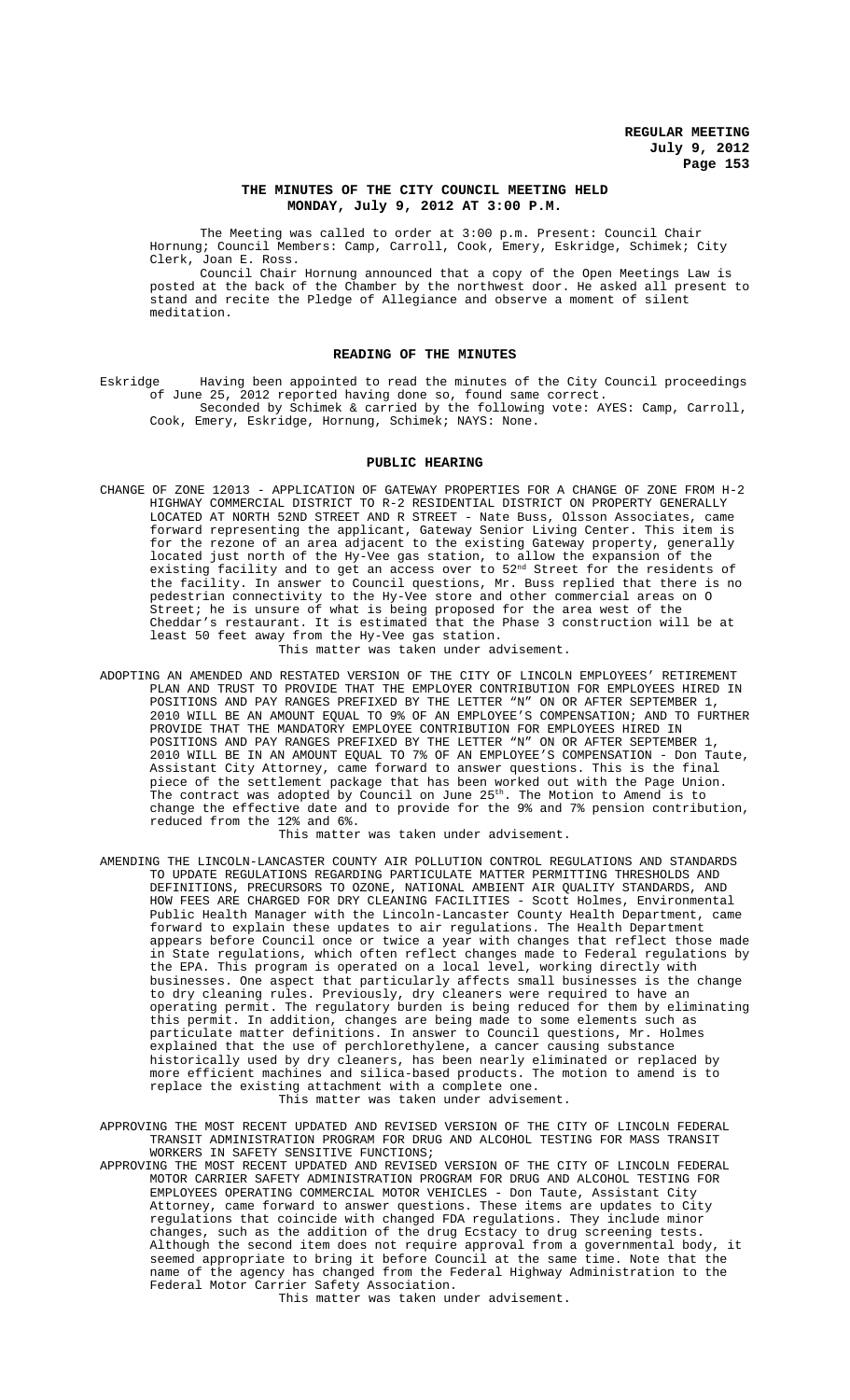COMPREHENSIVE PLAN AMENDMENT 12002 - AMENDING THE 2040 LINCOLN-LANCASTER COUNTY COMPREHENSIVE PLAN TO ADD THE ANTELOPE CREEK WATERSHED BASIN MANAGEMENT PLAN TO THE LIST OF SUBAREA PLANS IN THE PLAN REALIZATION CHAPTER AND TO ADD LANGUAGE TO THE ENERGY AND UTILITIES CHAPTER TO BETTER DESCRIBE THE VARIETY OF WATERSHED PLANNING ACTIVITIES BEING CONDUCTED IN LINCOLN AND LANCASTER COUNTY - Ben Higgins, Public Works & Utilities, came forward to request for approval to amend the 2040 Comprehensive Plan to include the Antelope Creek Watershed Basin Management Plan as an approved subarea plan, and to include some text changes that go along with that plan. Watershed basin projects have been done for the past ten years, and the goal is to have a unified drainage master plan for the .<br>entire city. This is a joint project with the Lower Platte South NRD and has included a public process involving open houses, a citizen advisory committee, a website, newsletters, and shareholder meetings. The goal of the plan was to come up with projects and programs to help reduce pollutant levels in Antelope Creek, increase awareness and education about water quality, and apply the lessons learned to other watersheds. The total estimated cost over a 40 year period is 57 million for all programs and projects. One reason for having large, all encompassing projects is for the acquisition of grant funds from the Federal government; the City needs to be able to show a plan for reduction of pollutant levels down to the State standards. Because that is such a large sum, it was recommended that we implement an initial 5-year phase, which will cost 1.7 million dollars and will include programs such as bridge retrofits to discourage bird roosting, water quality monitoring and targeted rain gardens. After the 5 year period, an evaluation will be completed to check the progress and effectiveness of this project. In answer to Council questions, Mr. Higgins replied that this is like a pilot project and money will come from bond and grant projects. It is likely one or two projects will be funded with each bond issue.

This matter was taken under advisement.

COMBINED SPECIAL PERMIT/USE PERMIT NO. 10B - APPLICATION OF EAST PARK IMPROVEMENTS, LLC, TO REDUCE THE AMOUNT OF REQUIRED OFF-STREET PARKING FOR EAST PARK PLAZA GENERALLY LOCATED AT NORTH 66TH STREET AND O STREET - Jeremy Williams, Design Associates of Lincoln, came forward on behalf of the owners to request this waiver on the parking requirement for the East Park Plaza. The area has 215 thousand square feet total of commercial and retail space and includes the nonconforming movie theater as a large tenant. This will allow the owners more flexibility in getting new tenants. In answer to Council questions, Mr. Williams confirmed that the intention is not to build anything new, but simply to address the needs of different potential tenants that might have a higher parking requirement. The total reduction in number of spaces is approximately 480 stalls. There are still several unoccupied pad sites. The old mall building has been converted mostly to large box tenants.

Marvin Krout, Director of Planning, came forward to answer Council questions. In B-2 zoning districts for smaller shopping centers, there has been a one space per 300 square foot requirement for all retail and office uses. Restaurants would need more, and the movie theater would also have to calculate separately. The City has a lesser requirement than the B-2 district, and statistics indicate that the larger the shopping center, the less per square foot parking demand and traffic generation. This area is self-contained and there is no potential for spillover to residential areas or other commercial areas. Across the country, the trend is to look at parking, and if there is no issue in terms of spillover, to leave decisions to the property owner and the lenders. In this case, we have never seen more than half of the parking in use at any one time. In a larger shopping center, there is a greater mix of uses with different peak times. It can be an administrative nightmare for the property owners and for Building & Safety to keep track of all these variations. So the point is to promote less regulation and more efficiency.

Jonathan Cook, Council Member, expressed concern over predicting potential spillover parking and the lack of specific, quantitative regulation for cases such as this. Mr. Krout replied that in cases where there is residential adjacency, care would need to be taken, but East Park has no residential neighborhoods in its immediate vicinity. He explained how parking is calculated for areas that share common areas. In other cities, there is growing recognition that large areas require separate calculations for the different peak times and parking demands of mixed-use areas. This case involves a judgement call, but they are working on creating quantitative standards for situations like this.

DiAnna Schimek, Council Member, asked if these requirements would be similar to those of the Southpointe shopping area where she has witnessed crowding. Mr. Krout acknowledged that at Southpointe during peak times, there are parking issues, but there is never an issue finding a parking space, it is just less convenient. The real governor here is the owner and the tenants; they are not satisfied, and if their customers are not satisfied, they will have to make other kinds of changes.

This matter was taken under advisement.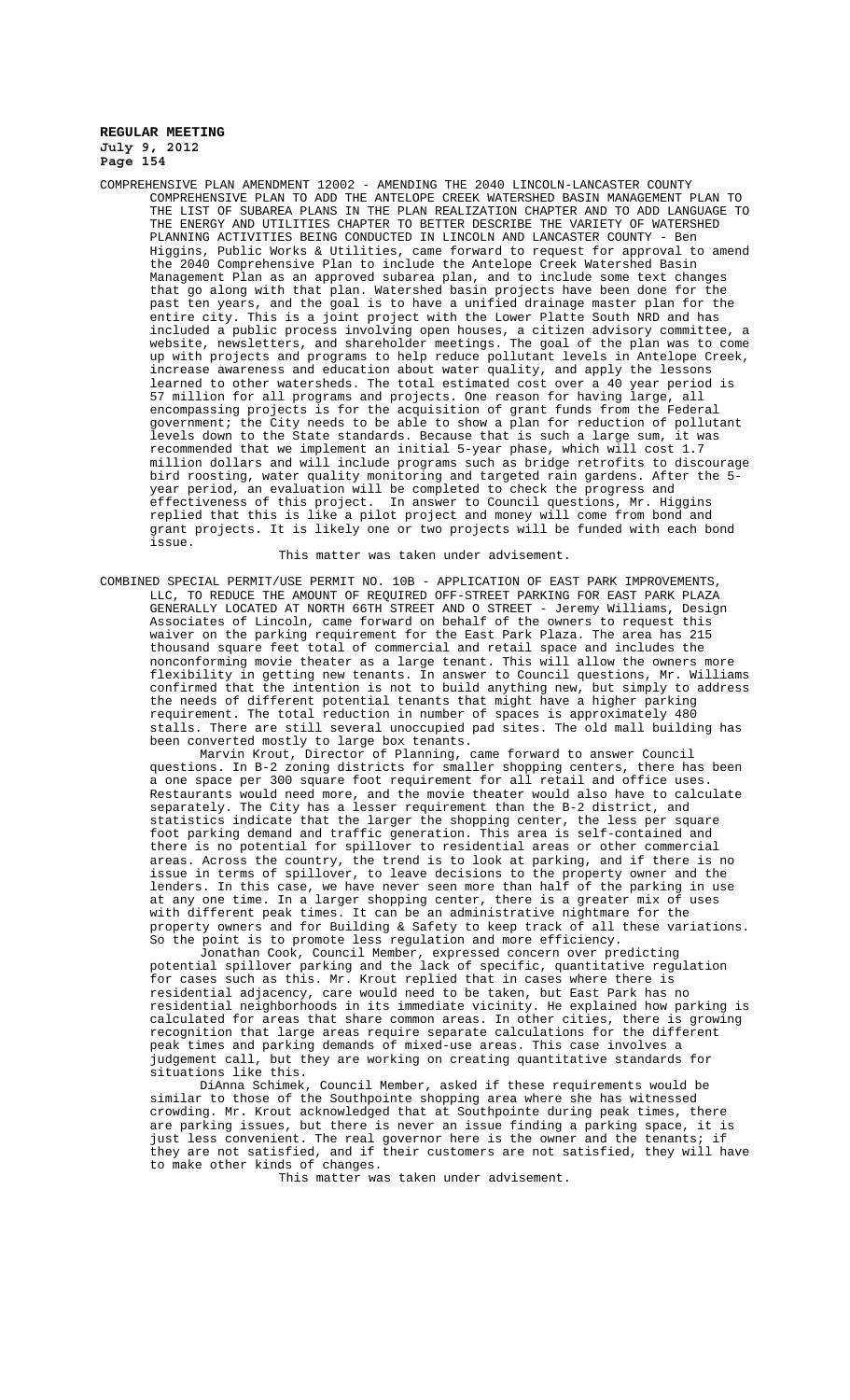- APPROVING THE FISCAL YEAR 2012 ACTION PLAN: ONE YEAR USE OF FUNDS FOR HUD ENTITLEMENT PROGRAMS - Dave Landis, Director of Urban Development, came forward to state that this document is from the U.S. Department of Housing and is a 3 year plan which is updated annually and includes a public involvement process. The funds are typically used to help with housing, livable conditions and economic opportunity. About 1.5 million dollars is spent annually for housing projects to make sure that citizens have rehabilitated housing and a good place to live. Approximately \$345,000 is spent on community development projects such as streetscapes and parks in low and moderate income level areas. Mr. Landis stated that he also came forward to report that in the 3-year time, the Community Development Block Grant funds have decreased by 18%, and the home funds have gone down by 35%. This is a trend that has significance for the future. This matter was taken under advisement.
- APPROVING THE 2012-13 WORK PLAN FOR THE INTERLOCAL AGREEMENT ON STORMWATER MANAGEMENT BETWEEN THE CITY AND LOWER PLATTE SOUTH NATURAL RESOURSES DISTRICT TO ADDRESS STORMWATER QUALITY AND QUANTITY ISSUES - Ben Higgins, Public Works & Utilities, came forward for this request for approval of the annual work plan with the NRD. This plan is similar to plans of the past several years. It provides guidelines on the cost share of programs and projects. The total cost is approximately 4.2 million dollars and the City's share comes mostly from grants and stormwater bond funds.

This matter was taken under advisement.

APPROVING AN INTER-GOVERNMENTAL AGREEMENT BETWEEN THE NEBRASKA DEPARTMENT OF ENVIRONMENTAL QUALITY (NDEQ) AND THE CITY OF LINCOLN REGARDING THE IMPLEMENTATION OF THE SECTION 319 PROJECT ENTITLED "TYRRELL PARK WATER QUALITY IMPROVEMENT" - Ben Higgins, Public Works & Utilities, came forward to state that on most bond issues, a parks project is attached. The project this year is for the rehabilitation of Tyrrell Park, initially brought to our attention by Councilman Emery. Tyrrell Park is located in northeast Lincoln near the intersection of 66th and Adams Streets. Projects included are channel rehabilitation and water quality enhancements. Due to the water quality aspects of this project, it is being partly funded by a Federal 319 Grant. This resolution is to provide the City authority to approve this grant which has already been approved by NDEQ and EPA. The City cost share will come out of stormwater bond funds.

This matter was taken under advisement.

# **COUNCIL ACTION**

#### **REPORTS OF CITY OFFICERS**

- CLERK'S LETTER AND MAYOR'S APPROVAL OF RESOLUTIONS AND ORDINANCES PASSED BY THE CITY COUNCIL ON JUNE 18, 2012 - CLERK presented said report which was placed on file in the Office of the City Clerk. **(27-1)**
- CLERK'S LETTER AND MAYOR'S APPROVAL OF RESOLUTIONS AND ORDINANCES PASSED BY THE CITY COUNCIL ON JUNE 25, 2012 - CLERK presented said report which was placed on file in the Office of the City Clerk. **(27-1)**
- REPORT FROM THE CITY TREASURER OF CITY CASH ON HAND AT THE CLOSE OF BUSINESS MAY 31, 2012 - CLERK presented said report which was placed on file in the Office of the City Clerk. **(5-21)**
- LINCOLN AIRPORT AUTHORITY RESOLUTION NO. 563 STATING THAT NO TAX LEVY SHOULD BE MADE FOR AIRPORT PURPOSES FOR THE FISCAL YEAR BEGINNING JULY 1, 2012. THIS BEING THE 26TH CONSECUTIVE YEAR NO LEVY IS REQUIRED FOR THE COMING YEAR - CLERK presented said report which was placed on file in the Office of the City Clerk. **(54-2)**

#### **PETITIONS & COMMUNICATIONS**

- SETTING THE HEARING DATE OF MONDAY, JULY 23, 2012 AT 3:00 P.M. FOR THE APPLICATION OF SAM'S WEST, INC. DBA SAM'S CLUB 4873 FOR A CLASS D LIQUOR LICENSE LOCATED AT 8480 ANDERMATT DRIVE - CLERK read the resolution, introduced by Jonathan Cook, who moved its adoption:<br>A-86878 BE IT RESOLVED by
- BE IT RESOLVED by the City Council, of the City of Lincoln, that a hearing date is hereby set for Monday, July 23, 2012, at 3:00 p.m. or as soon thereafter as possible in the City Council Chambers, County-City Building, 555 S. 10th St., Lincoln, NE for the application of Sam's West, Inc. dba Sam's Club 4873 Class D liquor license located at 8480 Andermatt Drive.

If the Police Dept. is unable to complete the investigation by said time, a new hearing date will be set.

Introduced by Jonathan Cook Seconded by Carroll and carried by the following vote: AYES: Camp, Carroll, Cook, Emery, Eskridge, Hornung, Schimek; NAYS: None.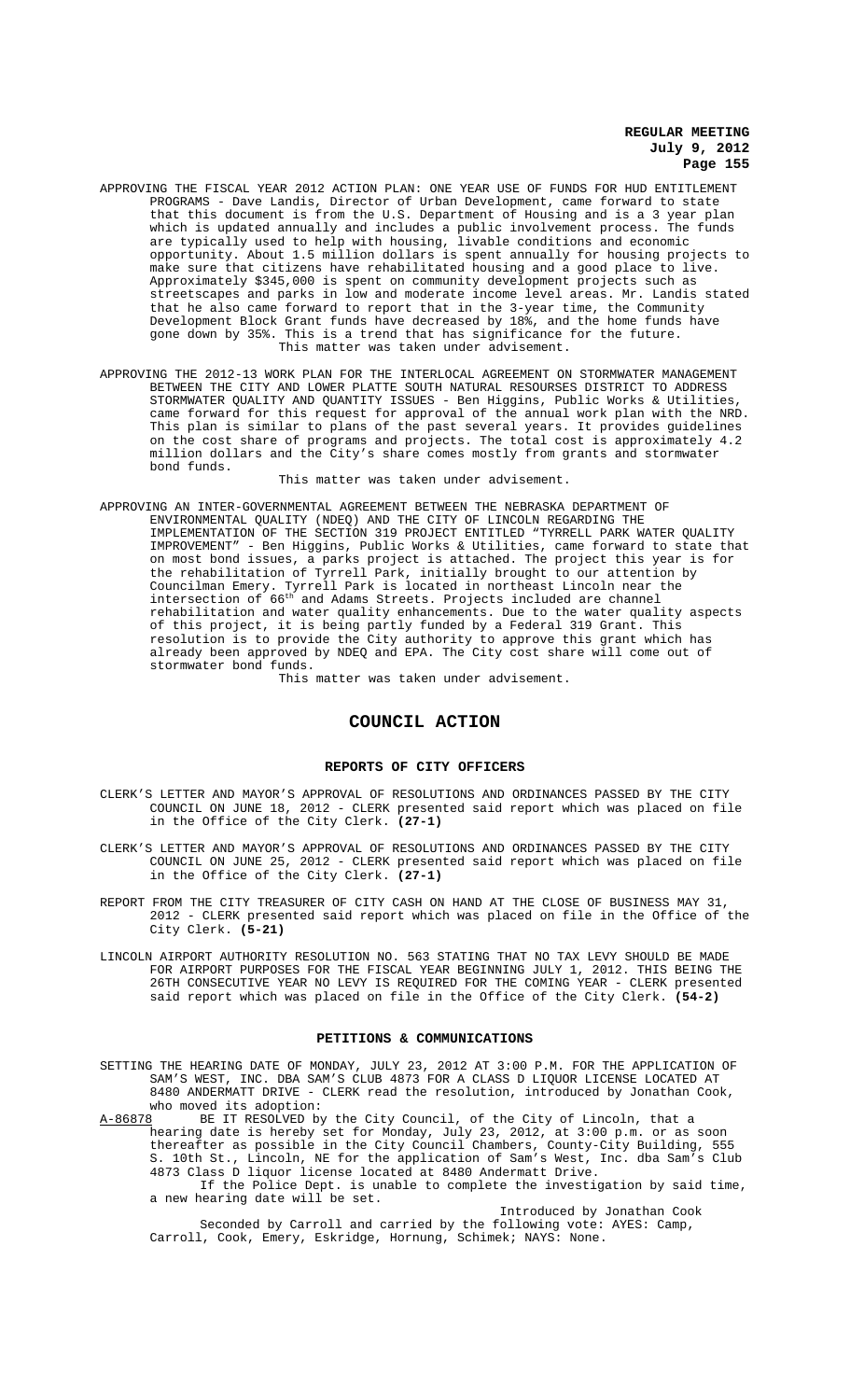SETTING THE HEARING DATE OF MONDAY, JULY 23, 2012 AT 3:00 P.M. FOR THE APPLICATION OF RICHMOND ROLLINS LLC DBA BARRY'S - THE HUSKER BAR FOR A CLASS CK LIQUOR LICENSE LOCATED AT 235 NORTH 9TH STREET - CLERK read the resolution, introduced by Jonathan Cook, who moved its adoption:<br>A-86879 BE IT RESOLVED by the City Counc

BE IT RESOLVED by the City Council, of the City of Lincoln, that a hearing date is hereby set for Monday, June 23, 2012, at 3:00 p.m. or as soon thereafter as possible in the City Council Chambers, County-City Building, 555 S. 10th St., Lincoln, NE for the application of Richmond Rollins LLC dba Barry's - The Husker Bar Class CK liquor license located at 235 North 9th Street. If the Police Dept. is unable to complete the investigation by said time, a new hearing date will be set.

Introduced by Jonathan Cook Seconded by Carroll and carried by the following vote: AYES: Camp, Carroll, Cook, Emery, Eskridge, Hornung, Schimek; NAYS: None.

SETTING THE HEARING DATE OF MONDAY, JULY 23, 2012 AT 3:00 P.M. FOR THE APPLICATION OF KONTOR, KURT T. & KRISTINE L. DBA THE UNDERGROUND FOR A CLASS C LIQUOR LICENSE LOCATED AT 3233 ½ SOUTH 13TH STREET - CLERK read the resolution, introduced by Jonathan Cook, who moved its adoption:<br>A-86880 BE IT RESOLVED by the City Counc

A-86880 BE IT RESOLVED by the City Council, of the City of Lincoln, that a hearing date is hereby set for Monday, June 23, 2012, at 3:00 p.m. or as soon thereafter as possible in the City Council Chambers, County-City Building, 555 S. 10th St., Lincoln, NE for the application of Kurt T. & Kristine L. Kontor dba The Underground Class C liquor license located at 3233 ½ South 13th Street. If the Police Dept. is unable to complete the investigation by said time, a new hearing date will be set.

Introduced by Jonathan Cook Seconded by Carroll and carried by the following vote: AYES: Camp, Carroll, Cook, Emery, Eskridge, Hornung, Schimek; NAYS: None.

SETTING THE HEARING DATE OF MONDAY, JULY 23, 2012 AT 3:00 P.M. FOR THE APPLICATION OF KHANH DINH DBA CAFÉ LI LI FOR A CLASS A LIQUOR LICENSE LOCATED AT 3111 O STREET, SUITE D - CLERK read the resolution, introduced by Jonathan Cook, who moved its adoption:<br>A-86881 BE

BE IT RESOLVED by the City Council, of the City of Lincoln, that a hearing date is hereby set for Monday, June 23, 2012, at 3:00 p.m. or as soon thereafter as possible in the City Council Chambers, County-City Building, 555 S. 10th St., Lincoln, NE for the application of Khanh Dinh dba Café Li Li Class A liquor license located at 3111 O Street, Suite D. If the Police Dept. is unable to complete the investigation by said time,

a new hearing date will be set. Introduced by Jonathan Cook

Seconded by Carroll and carried by the following vote: AYES: Camp, Carroll, Cook, Emery, Eskridge, Hornung, Schimek; NAYS: None.

PLACED ON FILE IN THE OFFICE OF THE CITY CLERK:

Administrative Amendment No. 12025 to Special Permit No. 1702, Crooked Creek Community Unit Plan, approved by the Planning Director on June 20, 2012, requested by Legacy Homes, LLC., to amend the setback requirements allow a reduction of the front yard setback on Lot 31 and Lot 39 along Cypress Point from 25 feet to 20 feet, except that no garage shall be less than 22 feet from the curb or edge of the sidewalk along Cypress Point, on property generally located at S. 134th St. and Highway 34.

Administrative Amendment No. 12029 to Change of Zone No. 2531, Williamsburg Village Planned Unit Development, approved by the Planning Director on June 26, requested by Jared Muth, to allow the reconstruction of an unenclosed deck at 6510 Yorktown Court, as long as it does not encroach any further into the rear yard than the existing deck (which would be approximately 16.5 feet from the rear lot line at its closest point), on property generally located at S. 32nd St. and Williamsburg Dr.

Waiver No. 12009 to Administrative Final Plat No. 93032, approved by the Planning Director on June 21, 2012, requested by Ticonderoga Land Co., for a waiver to extend the time for two years to install sidewalks for Ticonderoga Center. The improvements shall be completed by June 21, 2014. Property is generally located at N. 27th St. and Superior St.

REFERRALS TO THE PLANNING DEPARTMENT:

Change of Zone No. 05012A - Wood Bridge Planned Unit Development, requested by Krueger Development, to amend the existing Planned Unit Development District to allow an increase in floor area for mini-storage from approximately 58,200 square feet to 84,000 square feet, on the property legally described as Lots 1- 5, and Outlots A and B, Wood Bridge  $2<sup>nd</sup>$  Addition, located in the NE 1/4 of Section 24-9-6, Lancaster County, Nebraska, generally located at Pine Lake Road and Helen Witt Drive.

Change of Zone No. 12017 - Requested by Kari Hoeft, from R-2 Residential District to O-2 Suburban Office District, on property legally described as Lot 23, Block 2, Herbert Brothers Park Plaza, located in the SE 1/4 of Section 21- 10-7, Lancaster County, Nebraska, generally located at N. 66<sup>th</sup> Street and Vine Street.

Change of Zone No. 12019 - Requested by Baylor Evnen, for a reduction in the Building Line District from 125' to approximately 108', on property legally described as Lot 65, located in the SE 1/4 Section of 23-9-7, Lancaster County, Nebraska, generally located at First Street and Highway 2, Cheney.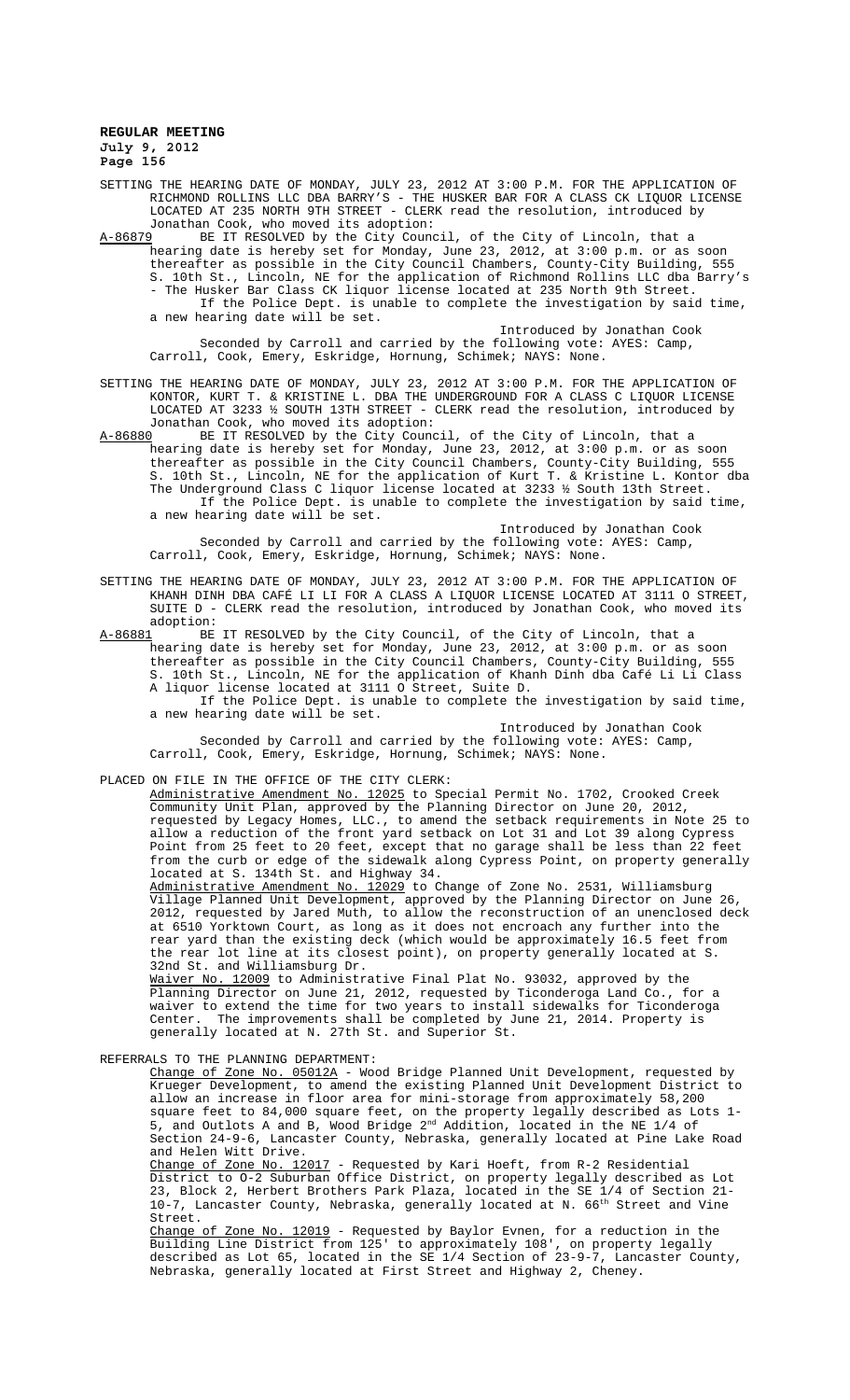Special Permit No. 11015A - Requested by Kelly Langer, an amendment to an existing special permit for Historic Preservation, by converting the use from a church to a duplex, on property legally described as the West 57.97' of the North 100' of Lot 1, Riley & Whitney's Subdivision, located in the E1/2 of the E1/2 of the NE 1/4 of the SE 1/4 of Section 30-10-7, Lincoln, Lancaster County, Nebraska, generally located at South  $40^{\rm th}$  Street & Randolph Street (3935 Randolph Street). The Planning Commission action is final, unless appealed to the City Council. Special Permit No. 12027 - Requested by Zipline Brewing, Co., for the authority to sell alcoholic beverages on and off the premises, on property legally described as Lot 15, G & C Addition, located in the NW 1/4 of Section 28-10-06, Lancaster County, Nebraska, generally located at Magnum Circle and S. Coddington Avenue. The Planning Commission action is final action, unless appealed to the City Council.

# **MISCELLANEOUS REFERRALS - NONE**

#### **LIQUOR RESOLUTIONS - NONE**

#### **ORDINANCES - 2ND READING & RELATED RESOLUTIONS (as required)**

- CHANGE OF ZONE 12013 APPLICATION OF GATEWAY PROPERTIES FOR A CHANGE OF ZONE FROM H-2 HIGHWAY COMMERCIAL DISTRICT TO R-2 RESIDENTIAL DISTRICT ON PROPERTY GENERALLY LOCATED AT NORTH 52ND STREET AND R STREET - CLERK read an ordinance, introduced by Doug Emery, amending the Lincoln Zoning District Maps adopted by reference and made a part of Title 27 of the Lincoln Municipal Code, pursuant to Section 27.05.020 of the Lincoln Municipal Code, by changing the boundaries of the districts established and shown thereon, the second time.
- ADOPTING AN AMENDED AND RESTATED VERSION OF THE CITY OF LINCOLN EMPLOYEES' RETIREMENT PLAN AND TRUST TO PROVIDE THAT THE EMPLOYER CONTRIBUTION FOR EMPLOYEES HIRED IN POSITIONS AND PAY RANGES PREFIXED BY THE LETTER "N" ON OR AFTER SEPTEMBER 1, 2010 WILL BE AN AMOUNT EQUAL TO 9% OF AN EMPLOYEE'S COMPENSATION; AND TO FURTHER PROVIDE THAT THE MANDATORY EMPLOYEE CONTRIBUTION FOR EMPLOYEES HIRED IN POSITIONS AND PAY RANGES PREFIXED BY THE LETTER "N" ON OR AFTER SEPTEMBER 1, 2010 WILL BE IN AN AMOUNT EQUAL TO 7% OF AN EMPLOYEE'S COMPENSATION. (8/23/10 - RECONSIDERED ORDINANCE NO. 19430 - PLACED ON PENDING INDEFINITELY) (6/25/12 - REMOVED FROM PENDING TO HAVE P.H. 7/9/12 W/ACTION ON 7/16/12) - CLERK read an ordinance, introduced by Doug Emery, adopting an amended and restated version of the City of Lincoln Employees' Retirement Plan and Trust to provide that the employer contribution for employees hired in positions and pay ranges prefixed by the letters "N" on or after September 1, 2010 will be an amount equal to 9% of an employee's compensation; and to further provide that the mandatory employee contribution for employees hired in positions and pay ranges prefixed by the letters "N" on or after September 1, 2010 will be in an amount equal to 7% of an employee's compensation, the second time.

### **PUBLIC HEARING - RESOLUTIONS**

- AMENDING THE LINCOLN-LANCASTER COUNTY AIR POLLUTION CONTROL REGULATIONS AND STANDARDS TO UPDATE REGULATIONS REGARDING PARTICULATE MATTER PERMITTING THRESHOLDS AND DEFINITIONS, PRECURSORS TO OZONE, NATIONAL AMBIENT AIR QUALITY STANDARDS, AND HOW FEES ARE CHARGED FOR DRY CLEANING FACILITIES. (6/18/12 - P.H. CON'T W/ACTION TO 7/9/12) - PRIOR to reading:
- CARROLL Moved to amend Bill No. 12R-117 by accepting Attachment "A" attached hereto to replace Attachment "A" previously provided with Bill No. 12R-117. Seconded by Emery & carried by the following vote: AYES: Camp, Carroll, Cook, Emery, Eskridge, Hornung, Schimek; NAYS: None.

CLERK Read the following resolution, introduced by DiAnna Schimek, who moved

its adoption:<br><u>A-86882</u> BE IT F BE IT RESOLVED by the City Council of the City of Lincoln, Nebraska: That the Amendments to Article 1, Section 5 Variance, Article 1, Section 6 Annual Fees, Article 2, Section 1 Definitions, Article 2, Section 2 Major Sources: Defined, Article 2, Section 4 Ambient Air Quality Standards, Article 2, Section 17 Construction Permits: When Required, Article 2, Section 19 Prevention of Significant Deterioration of Air Quality, Article 2, Section 20 Particulate Emissions: Limitations and Standards and Article 2, Section 22 Incinerator Emissions, of the Lincoln-Lancaster County Air Pollution Control Program Regulations and Standards implemented by the Lincoln-Lancaster County Health Department, copies of which are attached hereto, marked as Attachment "A" and made a part hereof by reference, to update regulations regarding particulate matter permitting thresholds and definitions, precursors to ozone, National Ambient Air Quality Standards, and how fees are charged for dry cleaning facilities, are hereby approved.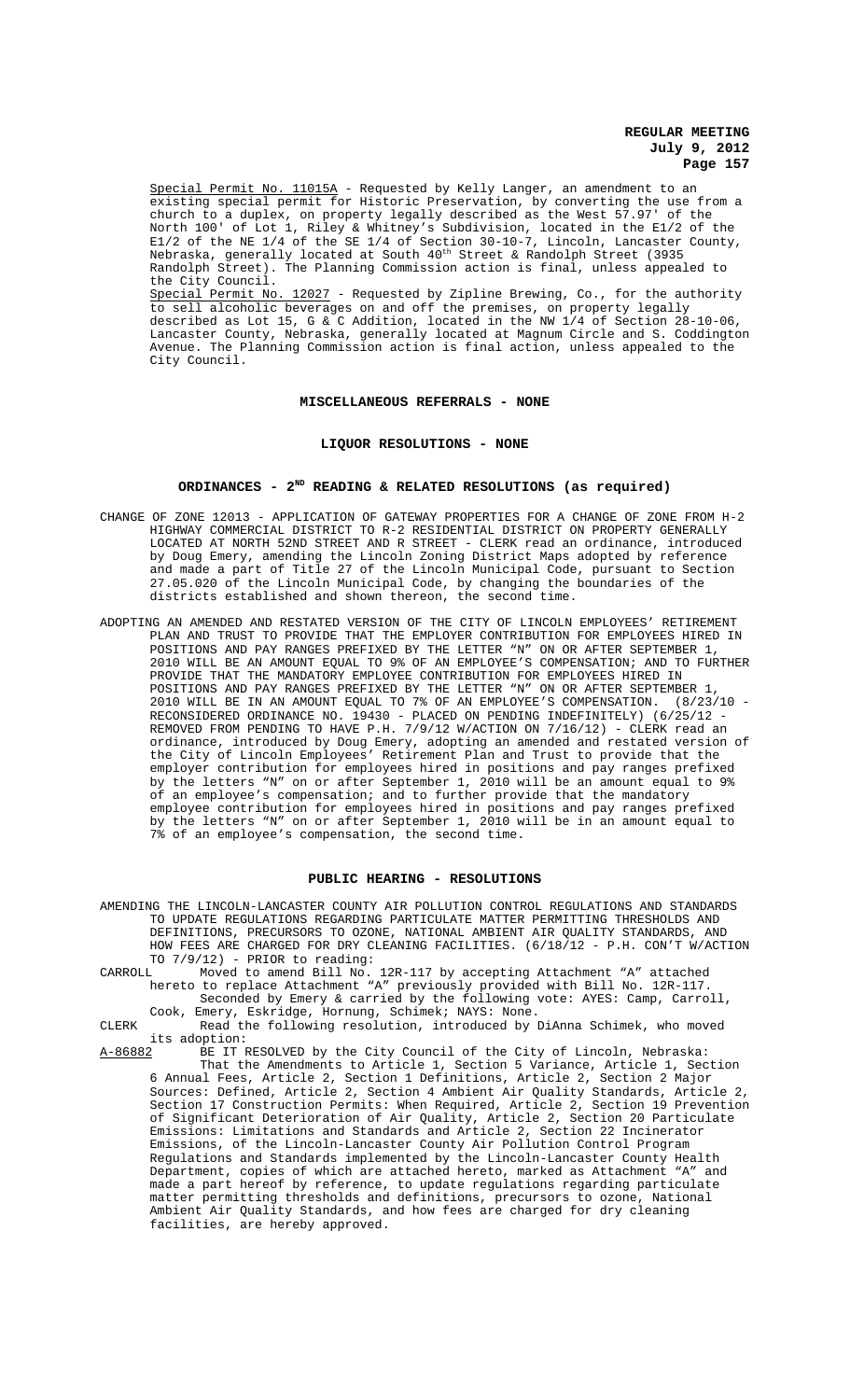> The City Clerk is directed to return two (2) fully executed copies of this Resolution and Amendments to Angela Zocholl, Lancaster County Clerk's Office, for filing with the County.

Introduced by DiAnna Schimek Seconded by Carroll and carried by the following vote: AYES: Camp, Carroll, Cook, Emery, Eskridge, Hornung, Schimek; NAYS: None.

APPROVING THE MOST RECENT UPDATED AND REVISED VERSION OF THE CITY OF LINCOLN FEDERAL TRANSIT ADMINISTRATION PROGRAM FOR DRUG AND ALCOHOL TESTING FOR MASS TRANSIT WORKERS IN SAFETY SENSITIVE FUNCTIONS - CLERK read the following resolution,

introduced by Doug Emery, who moved its adoption:<br>A-86883 WHEREAS, the City of Lincoln initially adopt A-86883 WHEREAS, the City of Lincoln initially adopted the U.S. Department of Transportation Federal Transit Administration (FTA) Drug and Alcohol Testing Program and Policy in 1995 and adopted a revised and updated version of the FTA Drug and Alcohol Testing Program and Policy in 2005; and

WHEREAS, due to additional recent changes in the federal regulations governing the FTA Drug and Alcohol Testing Program and Policy and to comply with the updated federal regulations found in 49 C.F.R. Part 655 and 49 C.F.R. Part 40, it is necessary to adopt a further revised and updated FTA Drug and Alcohol Testing Program and Policy.

NOW, THEREFORE, BE IT RESOLVED by the City Council of the City of Lincoln, Nebraska:

That the City of Lincoln Federal Transit Administration Drug and Alcohol Testing Program and Policy which is attached hereto as Exhibit A is hereby accepted and approved by the City Council of the City of Lincoln, Nebraska as the governing body of the City of Lincoln as required by the U.S. Department of Transportation Federal Transit Administration Regulations applicable to the Drug and Alcohol Testing Program and Policy applicable to mass transit employees working in safety sensitive functions.

BE IT FURTHER RESOLVED that a copy of this Resolution and the Federal Transit Administration (FTA) Drug and Alcohol Testing Program and Policy attached hereto be submitted to Pat Kant and Doug Thorpe in the City/County Personnel Department for notice and dissemination to all affected employees as required by the federal regulations.

Introduced by Doug Emery Seconded by Carroll and carried by the following vote: AYES: Camp, Carroll, Cook, Emery, Eskridge, Hornung, Schimek; NAYS: None.

APPROVING THE MOST RECENT UPDATED AND REVISED VERSION OF THE CITY OF LINCOLN FEDERAL MOTOR CARRIER SAFETY ADMINISTRATION PROGRAM FOR DRUG AND ALCOHOL TESTING FOR EMPLOYEES OPERATING COMMERCIAL MOTOR VEHICLES - CLERK read the following

resolution, introduced by Doug Emery, who moved its adoption:<br>A-86884 WHEREAS, the City of Lincoln adopted in 1995 the U.S. I WHEREAS, the City of Lincoln adopted in 1995 the U.S. Department of Transportation Federal Highway Administration Drug and Alcohol Testing Program and Policy applicable to employees who operate commercial motor vehicles other than employees employed in mass transit safety sensitive functions; and

WHEREAS, due to significant updates and amendments to the federal regulations applicable to the Drug and Alcohol Testing Program and Policy (49 C.F.R. Parts 40 and 382) for employees who operate commercial motor vehicles and further due to a name change of the oversight agency from the Federal Highway Administration Division of the U.S. Department of Transportation to the Federal Motor Carrier Safety Administration, it is necessary to adopt an updated and revised Drug and Alcohol Testing Program and Policy required by the U.S. Department of Transportation Federal Motor Carrier Safety Administration.

NOW, THEREFORE, BE IT RESOLVED by the City Council of the City of Lincoln, Nebraska:

That the City of Lincoln Federal Motor Carrier Safety Administration Drug and Alcohol Testing Program and Policy which is attached hereto as Exhibit A is hereby accepted and approved by the City Council of the City of Lincoln, Nebraska as the governing body of the City of Lincoln. This Drug and Alcohol Testing Program and Policy is applicable to employees engaged in the operation of commercial motor vehicles, other than employees employed in mass transit working in safety-sensitive functions who are subject to the Federal Transit Administration Drug and Alcohol Testing Program and Policy.

BE IT FURTHER RESOLVED that a copy of this Resolution and the Federal Motor Carrier Safety Administration Drug and Alcohol Testing Program and Policy attached hereto be submitted to Pat Kant and Doug Thorpe in the City/County Personnel Department for notice and dissemination to all affected employees as required by the federal regulations.

Introduced by Doug Emery Seconded by Carroll and carried by the following vote: AYES: Camp, Carroll, Cook, Emery, Eskridge, Hornung, Schimek; NAYS: None.

COMPREHENSIVE PLAN AMENDMENT 12002 - AMENDING THE 2040 LINCOLN-LANCASTER COUNTY COMPREHENSIVE PLAN TO ADD THE ANTELOPE CREEK WATERSHED BASIN MANAGEMENT PLAN TO THE LIST OF SUBAREA PLANS IN THE PLAN REALIZATION CHAPTER AND TO ADD LANGUAGE TO THE ENERGY AND UTILITIES CHAPTER TO BETTER DESCRIBE THE VARIETY OF WATERSHED PLANNING ACTIVITIES BEING CONDUCTED IN LINCOLN AND LANCASTER COUNTY - CLERK read the following resolution, introduced by Doug Emery, who moved its adoption: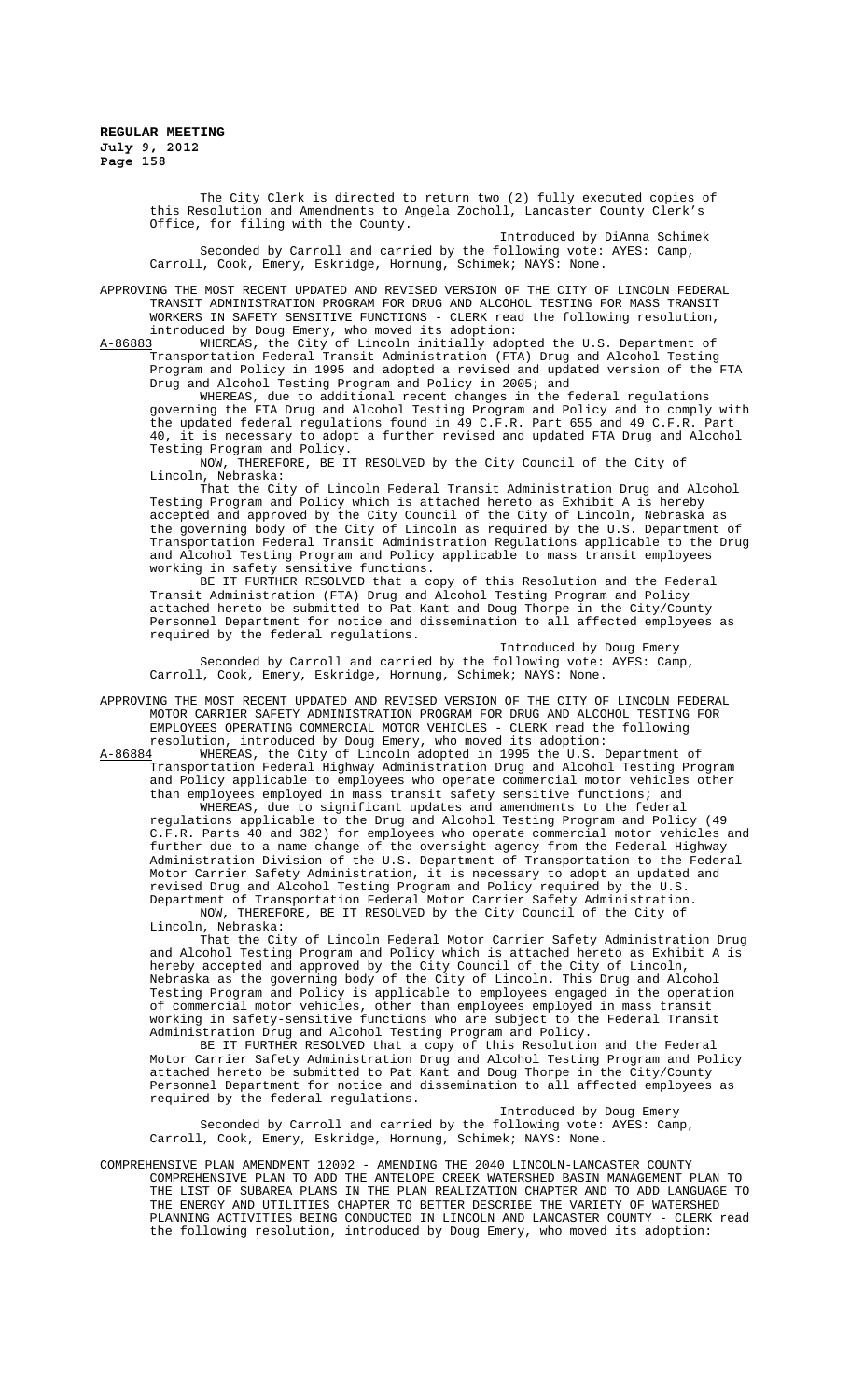A-86885 WHEREAS, the Planning Director, on behalf of the Public Works & Utilities Director, has made application to amend the 2040 Lincoln-Lancaster County Comprehensive Plan to add the Antelope Creek Watershed Basin Management Plan as a subarea plan; and

WHEREAS, the Lincoln City-Lancaster County Planning Commission has recommended approval of said proposed amendment.

NOW, THEREFORE, BE IT RESOLVED by the City Council of the City of Lincoln, Nebraska:

That the 2040 Lincoln/Lancaster County Comprehensive Plan be amended as follows:

Energy and Utilities, page 11.13

As part of the overall watershed management program, the City, in cooperation with the LPSNRD, is developing a unified master watershed management plan. This plan will provide information and computer models to aid in analyzing stormwater management alternatives. Individual Wwatershed Master Pplans for seven six watersheds in Lincoln and the surrounding area have already been completed and are adopted as subarea plans in this document (see "Plan Realization" chapter). These plans evaluate and propose projects to address a wide range of water resources, and they are formulated in cooperation with other local, state and federal agencies. Ideally, additional watershed master plans are completed and adopted prior to urban development occurring within a new basin. This allows projects and recommendations in the master plan to be considered during the review of specific development proposals.

Watershed Master planning and the performance and adequacy of stormwater storage basins and other measures to prevent increases in peak flows will require continued assessment with the growth of the City. Upstream detention facilities are critical to preventing further increases to the floodplain, and if properly designed also help to reduce pollutant loads to downstream water bodies. Detention facilities should be identified and developed in a manner that incorporates water quality best management practices and causes minimal adverse impact to existing residential, agricultural and other land uses.

Basin management plans are a more recent watershed planning initiative that is part of the ongoing effort to proactively forecast, evaluate, and manage stormwater quality impacts associated with existing and future development and redevelopment of the City. These plans provide available information on the source of contaminants and how such contaminants can be reduced through projects and programs. They also include information for the education of the public on water quality and include projects to protect and restore stream channels. The first of these basin management plans (Antelope Creek from Holmes Lake to Salt Creek) provides a framework upon which future plans can be built.

2. Plan Realization, page 12.16 On-Going Comprehensive Plan Activities; Subarea Planning

Wilderness Park Subarea Plan; February, 2000

- NRGIS Greenprint Challenge, August, 2001
- City of Lincoln Strategic Plan for HUD Entitlement Programs; FY
- 2010-2012, Urban Development;
- Lincoln Water System Facilities Master Plan Update, Public Works
- and Utilities department; April, 2007. • Lincoln Wastewater Facilities Master Plan, Public Works and
- Utilities Department; November, 2007.
	- Watershed Master Plans:<br>O Beal Slough Storm
		- O Beal Slough Stormwater Master Plan, May, 2000<br>O Southeast Upper Salt Creek Watershed Stormwate
		- Southeast Upper Salt Creek Watershed Stormwater Master Plan, 2003
		- O Stevens Creek Watershed Master Plan, 2005<br>O Cardwell Branch Watershed Master Plan, 20
		- O Cardwell Branch Watershed Master Plan, 2007<br>O Deadmans Run Watershed Master Plan, 2007
		- 0 Deadmans Run Watershed Master Plan, 2007
		- 0 Little Salt Creek Watershed Master Plan, 2009 0 Antelope Creek Watershed Basin Management Plan, 2012
	-
- Lincoln Public Schools 10 year Plan, April 2010<br>• North 48th Street/University Place Plan: Neighbo • North 48th Street/University Place Plan: Neighborhood
	- Revitalization & Transportation Analysis, 2004
- Lincoln Airport F.A.R. Part 150 Noise Compatibility Study, 2003 • Airport West Subarea Plan, 2005
- Downtown Master Plan, 2005
- Transit Development Plan, September, 2007
- Antelope Valley Project, 1999
	- West Haymarket Integrated Development Plan, July 2009
- The Implementation Plan for the Conservation of Nebraska's Eastern Saline Wetlands, 2003

BE IT FURTHER RESOLVED that any other references in said plan which may be affected by the above-specified amendments be, and they hereby are amended to conform to such specific amendments.

# Introduced by Doug Emery

Seconded by Carroll and carried by the following vote: AYES: Camp,

Carroll, Cook, Emery, Eskridge, Hornung, Schimek; NAYS: None.

COMBINED SPECIAL PERMIT/USE PERMIT NO. 10B - APPLICATION OF EAST PARK IMPROVEMENTS, LLC,TO REDUCE THE AMOUNT OF REQUIRED OFF-STREET PARKING FOR EAST PARK PLAZA GENERALLY LOCATED AT NORTH 66TH STREET AND O STREET - CLERK read the following resolution, introduced by Doug Emery, who moved its adoption:<br>A-86886 WHEREAS, East Park Improvements, LLC has submitted an a

A-86886 WHEREAS, East Park Improvements, LLC has submitted an application in accordance with Sections 27.37.070, and 27.63.030 of the Lincoln Municipal Code designated as Combined Use Permit/Special Permit No. 10B for authority to reduce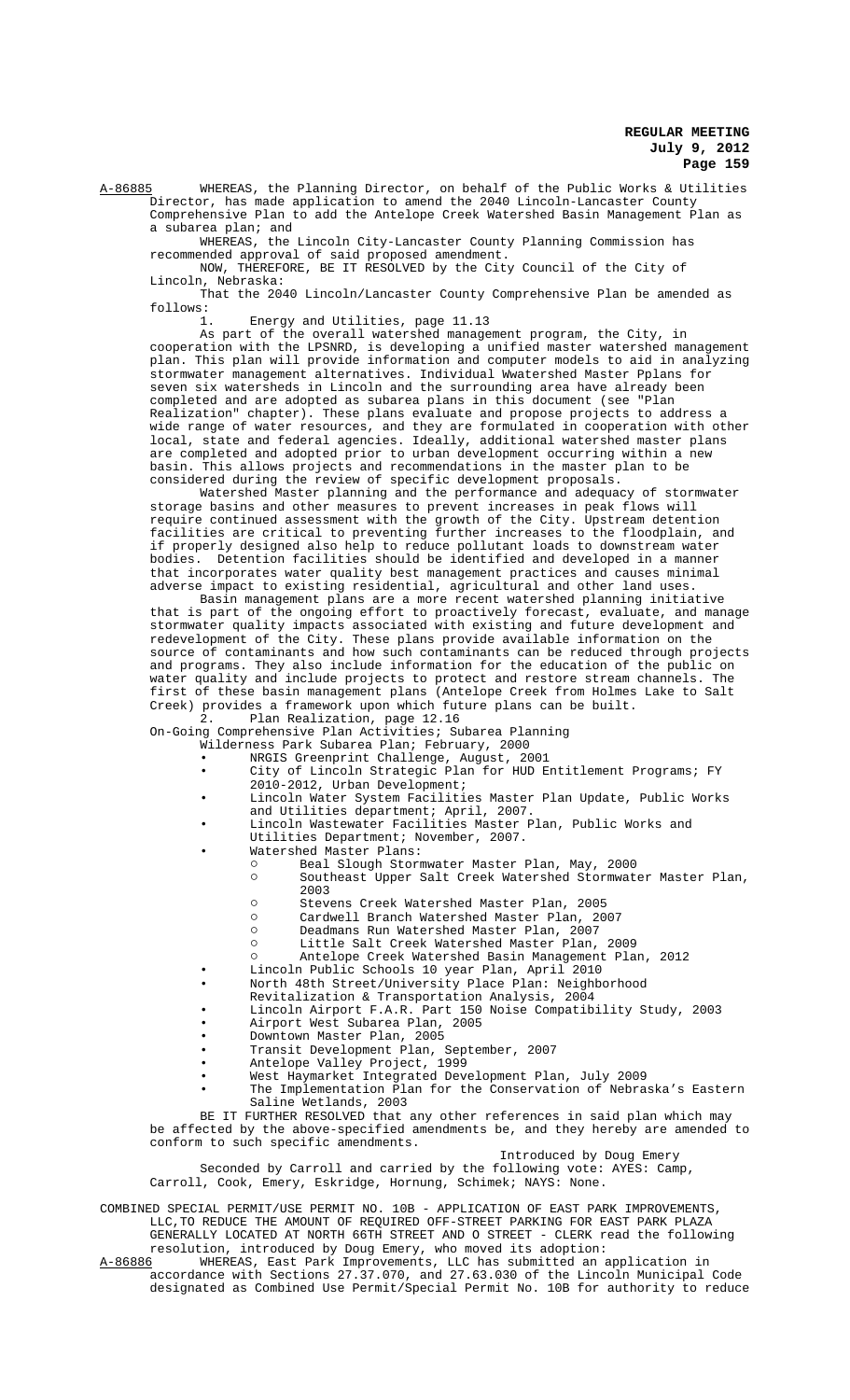the amount of required off-street parking for East Park Plaza, generally located at North 66th Street and O Street, and legally described to wit:

Lot 260, Irregular Tracts, in the Southeast Quarter of Section 21, Township 10 North, Range 7 East of the 6th P.M.,

Lincoln, Lancaster County, Nebraska;

WHEREAS, the real property adjacent to the area included within the site plan for this adjustment to the required parking will not be adversely affected; and

WHEREAS, said site plan together with the terms and conditions hereinafter set forth are consistent with the intent and purpose of Title 27 of the Lincoln Municipal Code to promote the public health, safety, and general welfare.

NOW, THEREFORE, BE IT RESOLVED by the City Council of the City of Lincoln, Nebraska:

That the application of East Park Improvements, LLC, hereinafter referred to as "Permittee", for authority to reduce the amount of required off-street parking for East Park Plaza on the property legally described above be and the same is hereby granted under the provisions of Sections 27.37.070, and 27.63.630 of the Lincoln Municipal Code upon condition that construction and operation of the amended Use Permit be in substantial compliance with said application, the site plan, and the following additional express terms, conditions, and requirements:<br>1.

This permit approves 219,384 square feet of floor area and a waiver to reduce the parking to one parking stall per 300 sq. ft. of floor area regardless of use.

2. The physical location of all setbacks and yards, buildings, parking and circulation elements, and similar matters must be in substantial compliance with the location of said items as shown on the approved site plan. 3. The terms, conditions, and requirements of this resolution shall

run with the land and be binding on the Permittee, its successors, and assigns.<br>4. The Permittee shall sign and return the letter of acceptance to The Permittee shall sign and return the letter of acceptance to the City Clerk. This step should be completed within 60 days following the approval of the special permit. The City Clerk shall file a copy of the resolution approving the special permit and the letter of acceptance with the Register of Deeds, filing fees therefor to be paid in advance by the Permittee. Building permits will not be issued unless the letter of acceptance has been filed.<br>5

The site plan as approved with this resolution voids and supersedes all previously approved site plans, however all resolutions approving previous permits remain in force unless specifically amended by this resolution. Introduced by Doug Emery

Seconded by Carroll and carried by the following vote: AYES: Camp, Carroll, Cook, Emery, Eskridge, Hornung, Schimek; NAYS: None.

APPROVING THE FISCAL YEAR 2012 ACTION PLAN: ONE YEAR USE OF FUNDS FOR HUD ENTITLEMENT PROGRAMS - CLERK read the following resolution, introduced by Doug Emery, who

moved its adoption:<br>A-86887 WHEREAS, the WHEREAS, the City of Lincoln, Nebraska, acting by and through the Mayor<br>e Chief Executive Officer and the City Council as the Legislative body of as the Chief Executive Officer and the City Council as the Legislative body this City, with full citizen participation with reference thereto and in full compliance with the U.S. Department of Housing and Urban Development requirements, has prepared the City of Lincoln FY 2012 Third Program Year Action Plan outlining the activities and initiatives of Urban Development for CDBG and HOME entitlement funds from HUD Entitlement Programs under the provisions of 24 C.F.R., Part 91, et al.; and

WHEREAS, such plan includes the proposed community development activities and community development objectives, all prepared in full compliance with the requirements, instructions, and recommendations contained in the Community Development Block Grant Regulations and HOME Investment Partnerships Act Regulations; and

WHEREAS, such plan and the items contained therein and each of them appear to be in the best interest of the City of Lincoln, Nebraska; and

WHEREAS, certain assurances must be incorporated into the City of Lincoln's FY 2012 Action Plan, as prescribed in the Community Development Block Grant Regulations and HOME Investment Partnerships Act Regulations and 24 C.F.R., Part 91.

NOW, THEREFORE, BE IT RESOLVED by the City Council of the City of Lincoln, Nebraska:

That the FY 2012 Action Plan, a copy of which is attached hereto, is hereby approved and the Mayor is authorized to submit the FY 2012 Action Plan to the Department of Housing and Urban Development for total grants for Fiscal Year 2012 in the amount of \$2,358,255 (\$1,564,325 CDBG and \$793,930 HOME) under the provisions of Title I of the Housing and Community Development Act of 1974, as amended, Title II of the Cranston-Gonzalez National Affordable Housing Act of 1990, as amended, Title IV of Subtitle B of the Stewart B. McKinney Homeless Assistance Act of 1988, as amended, and each and every item included therein is hereby approved. The Mayor and other City officials charged with responsibilities pertinent to the proposed certifications are hereby authorized to execute said certifications for and on behalf of the City of Lincoln, Nebraska, and the Mayor is hereby authorized and directed to execute said statement for and on behalf of the City of Lincoln, Nebraska, to submit same to the Secretary of Housing and Urban Development, or his designate, in the form and substance as required by the Community Development Block Grant Regulations and HOME Investment Partnerships Act Regulations, and to supplement such Action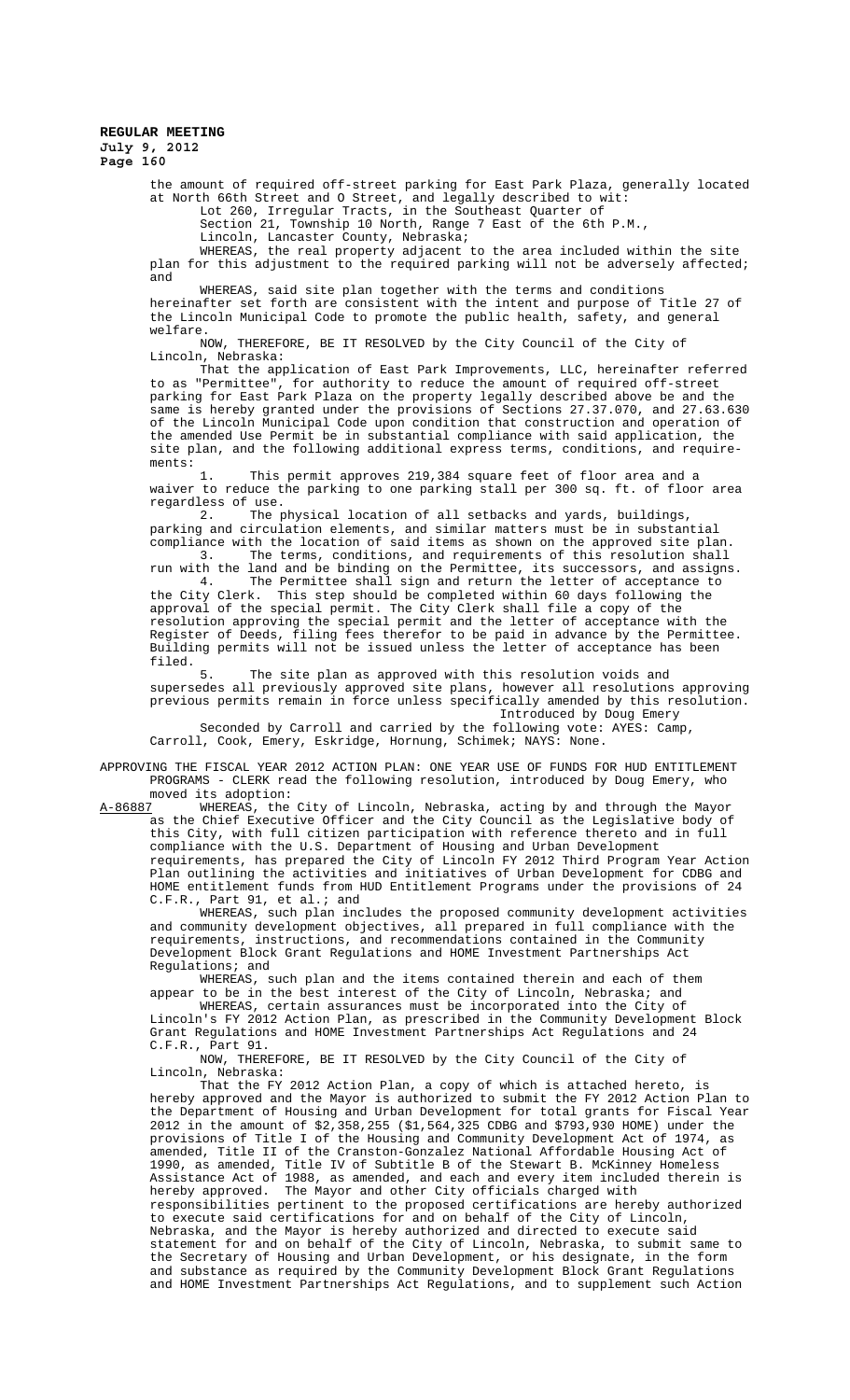Plan in any way reasonably required by the Department of Housing and Urban Development to expedite approval of the same.<br>BE IT FURTHER RESOLVED that the City of

IT FURTHER RESOLVED that the City of Lincoln, Nebraska, hereby assures and certifies that it will comply with the regulations, policies, guidelines, and requirements of Federal Management Circulars 74-4 and 74-7 and OMB Circular A-87 and 24 Code of Federal Regulations, Part 85, as they relate to the Action Plan, acceptance and use of Federal funds for the City's federally-assisted programs.

BE IT FURTHER RESOLVED that the City of Lincoln, Nebraska hereby assures and certifies with respect to the FY 2012 Action Plan that:<br>1. The City will affirmatively further fair hous:

1. The City will affirmatively further fair housing.

2. The City has in effect and is following a residential antidisplacement and relocation assistance plan.

3. The City will continue to provide a drug-free workplace by: a. Publishing a statement notifying employees that the unlawful manufacture, distribution, dispensing, possession, or use of a controlled substance is prohibited in the grantee's workplace and specifying the actions that will be taken against employees for violation of such prohibition;<br>b.

Establishing an ongoing drug-free awareness program to inform employees about -<br>i. The

i. The dangers of drug abuse in the workplace;<br>ii. The grantee's policy of maintaining a drug-

- The grantee's policy of maintaining a drug-free workplace;
- iii. Any available drug counseling, rehabilitation, and employee assistance programs; and
- iv. The penalties that may be imposed upon employees for drug abuse violations occurring in the workplace;

Making it a requirement that each employee to be engaged in the performance of the grant be given a copy of the statement required by subparagraph (1);

d. Notifying the employee in the statement required by subparagraph

(a) that, as a condition of employment under the grant, the employee will:<br>i. F

i. Abide by the terms of the statement; and<br>ii Notify the employer in writing of his or

Notify the employer in writing of his or her conviction for a violation of a criminal drug statute occurring in the workplace no later than five calendar days after such conviction;

e. Notifying the agency in writing, within ten calendar days after receiving notice under subparagraph d.ii. from an employee or otherwise receiving actual notice of such conviction. Employers of convicted employees must provide notice, including position title, to every grant officer or other designee on whose grant activity the convicted employee was working, unless the Federal agency has designated a central point for the receipt of such notices. Notice shall include the identification number(s) of each affected grant;<br>f Taking one of the following actions

Taking one of the following actions, within 30 calendar days of receiving notice under subparagraph d.ii., with respect to any employee who is so convicted -

- i. Taking appropriate personnel action against such an employee, up to and including termination, consistent with the requirements of the Rehabilitation Act of 1973, as amended; or
- ii. Requiring such employee to participate satisfactorily in a drug abuse assistance or rehabilitation program approved for such purposes by a federal, state, or local health, law enforcement, or other appropriate agency;

g. Making a good faith effort to continue to maintain a drugfree workplace through implementation of subparagraphs a, b, c, d, e, and f.

4. The City will comply with restrictions on lobbying required by 24 CFR part 87, together with disclosure forms if required by that part. The City further certifies that to the best of the City's knowledge and belief: a. No federal appropriated funds have been paid or will be

paid, by or on behalf of the City, to any person for influencing or attempting to influence any officer or employee of an agency, a member of Congress, an officer or employee of Congress, or an employee of a member of Congress in connection with the awarding of any federal contract, the making of any federal grant, the making of any federal loan, the entering into of any cooperative agreement, and the extension, continuation, renewal, amendment, or modification of any federal contract, grant, loan, or cooperative agreement;

b. If any funds other than federal appropriated funds have been paid or will be paid to any person for influencing or attempting to influence an officer or employee of any agency, a member of congress, an officer or employee of Congress, or an employee of a member of Congress in connection with this federal contract, grant, loan, or cooperative agreement, it will complete and submit Standard Form-LLL, "Disclosure Form to Report Lobbying," in accordance with its instructions; and

c. The City will require that the language of paragraph 4 of this certification be included in the award documents for all subawards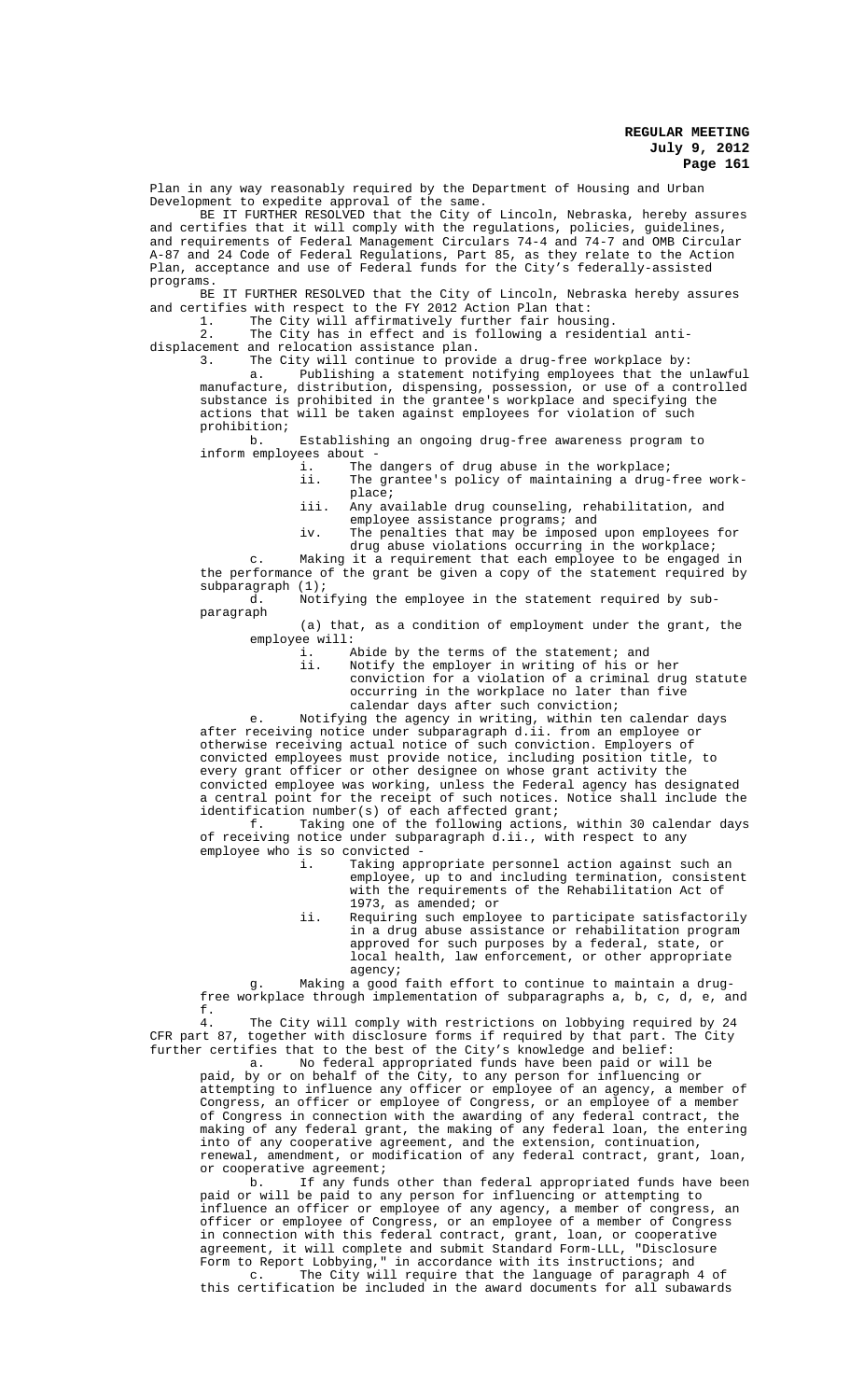> at all tiers (including subcontracts, subgrants, and contracts under grants, loans, and cooperative agreements) and that all subrecipients shall certify and disclose accordingly.

5. The City possesses legal authority under state and local law to make a grant submission and to carry out the proposed community development and housing program for which it is seeking funding in accordance with applicable HUD regulations. By passage of this resolution, the Mayor, as the official representative of the City of Lincoln is hereby authorized to submit the Action Plan, including all the understandings and assurances contained therein. Further the Mayor is hereby directed and authorized to act in connection with the submission of the Action Plan and to provide such additional information as may be required.

6. The housing activities to be undertaken with CDBG and HOME funds are consistent with the City's strategic plan.

7. The City will comply with the acquisition and relocation requirements of the Uniform Relocation Assistance and Real Property Acquisition Policies Act of 1970, as amended, as required under 24 C.F.R. § 570.606(b) and Federal implementing regulations; and the requirements in 24 C.F.R. § 570.606(c) governing the residential antidisplacement and relocation assistance plan under Section 104(d) of the Act (including a certification that the grantee is following such a plan); and the relocation requirements of 24 C.F.R. § 570.606(d) governing optional relocation assistance under Section 105(a)(11) of the Act.

8. The City will comply with Section 3 of the Housing and Urban Development Act of 1968 (12 U.S.C. 1701u) and implementing regulations at 24 CFR Part 135.

BE IT FURTHER RESOLVED that the City of Lincoln hereby assures and certifies with respect to the Community Development Block Grant program portion of the FY 2012 Action Plan that:<br>1. The City is in full

The City is in full compliance and following a detailed citizen participation plan that satisfies the requirement of 24 CFR § 91.105 and which:

a. Provides for and encourages citizen participation, with particular emphasis on participation by persons of low and moderate income who are residents of slum and blighted areas and of areas in which funds are proposed to be used, and provides for participation of residents in low and moderate income neighborhoods as defined by the City;

b. Provides citizens with reasonable and timely access to local meetings, information, and records relating to the City's proposed use of funds, as required by the regulations of the Secretary, and relating to the actual use of funds under the Act;

c. Provides for technical assistance to groups representative of persons of low and moderate income that request such assistance in developing proposals with the level and type of assistance to be determined by the grantee;

d. Provides for public hearings to obtain citizen views and to respond to proposals and questions at all stages of the community development program, including at least the development of needs, the<br>review of proposed activities, and review of program performance, which review of proposed activities, and review of program performance, hearings shall be held after adequate notice, at times and locations convenient to potential or actual beneficiaries, and with accommodation for the handicapped;

e. Provides for a timely written answer to written complaints and grievances, within 15 working days where practicable; and<br>f. Identifies how the needs of non-English sp

Identifies how the needs of non-English speaking residents will be met in the case of public hearings where a significant number of non-English speaking residents can be reasonably expected to participate;

2. The City's strategic housing and community development plan identifies community development and housing needs and specifies both short-term and long-term community development objectives that have been in accordance with the primary objective of the statute authorizing the CDBG Program, as described in 24 CFR 570.2 and the requirements of 24 CFR Part 91 Subpart C and 24 CFR Part 570.

3. The City is following a current HUD approved consolidated plan.

4. The City has developed its final statement of projected use of funds so as to give maximum feasible priority to activities which benefit low and moderate income families or aid in the prevention or elimination of slums or blight; (the final statement of projected use of funds may also include activities which the grantee certifies are designed to meet other community development needs having a particular urgency because existing conditions pose a serious and immediate threat to the health or welfare of the community, and other financial resources are not available); except that the aggregate use of CDBG funds received under Section 106 of the Act and, if applicable, under Section 108 of the Act, during program year 2012 shall principally benefit persons of low and moderate income in a manner that ensures that not less than 70 percent of such funds are used for activities that benefit such persons during such period.

The City will not attempt to recover any capital costs of public improvements assisted in whole or in part with funds provided under Section 106 of the Act or with amounts resulting from a guarantee under Section 108 of the Act by assessing any amount against properties owned and occupied by persons of low and moderate income, including any fee charged or assessment made as a condition of obtaining access to such public improvements, unless: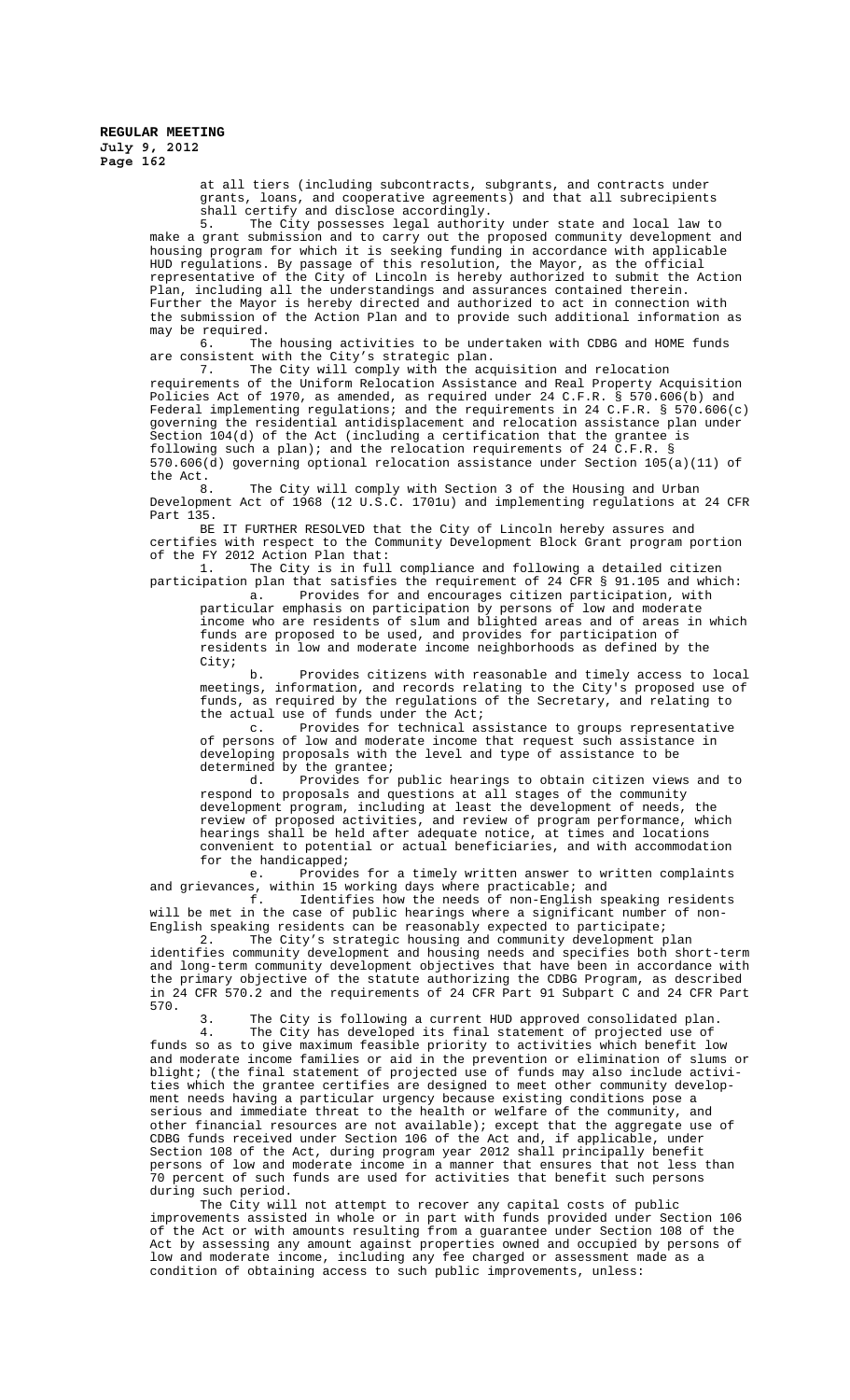a. Funds received under Section 106 of the Act are used to pay the proportion of such fee or assessment that relates to the capital costs of such public improvements that are financed from revenue sources other than under Title I of the Act; or<br>b. For purposes of assessing

For purposes of assessing any amount against properties owned and occupied by persons of moderate income, the City certifies to the Secretary that it lacks sufficient funds received under Section 106 of the Act to comply with the requirements of subparagraph  $(1)$  above.<br>5. The City has adopted and is enforcing: The City has adopted and is enforcing:

a. A policy prohibiting the use of excessive force by law enforcement agencies within its jurisdiction against any individuals engaged in non-violent civil rights demonstrations; and

b. A policy of enforcing applicable state and local laws against physically barring entrance to or exit from a facility or location which is the subject of such non-violent civil rights demonstrations within its jurisdiction.

6. The City will conduct and administer the grant in compliance with Title VI of the Civil Rights Act of 1964 (Public Law 88-352, 42 U.S.C. 2000d et seq.), the Fair Housing Act (42 U.S.C. 3601-19), and implementing regulations. 7. The City's notification, inspection, testing and abatement

procedures concerning lead-based paint will comply with 24 C.F.R. § 570.608. 8. The City will comply with all applicable law.

BE IT FURTHER RESOLVED that the City of Lincoln hereby assumes and certifies with respect to the HOME program portion of the FY 2012 Action Plan that:

1. The City is using and will use HOME funds for eligible activities and costs, as described in §§ 92.205 through 92.209 of 24 C.F.R., Subtitle A, and that it is not using and will not use HOME funds for prohibited activities, as described in § 92.214 of 24 C.F.R. Subtitle A;

2. Before committing funds to a project, the City will evaluate the project in accordance with guidelines that it adopts for this purpose and will not invest any more HOME funds in combination with other federal assistance than is necessary to provide affordable housing.

Introduced by Doug Emery Seconded by Carroll and carried by the following vote: AYES: Camp, Carroll, Cook, Emery, Eskridge, Hornung, Schimek; NAYS: None.

APPROVING THE 2012-13 WORK PLAN FOR THE INTERLOCAL AGREEMENT ON STORMWATER MANAGEMENT BETWEEN THE CITY AND LOWER PLATTE SOUTH NATURAL RESOURSES DISTRICT TO ADDRESS STORMWATER QUALITY AND QUANTITY ISSUES - CLERK read the following resolution, introduced by Doug Emery, who moved its adoption:

A-86888 BE IT RESOLVED by the City Council of the City of Lincoln, Nebraska: That the attached Fiscal Year 2012 - 2013 Work Plan for the Interlocal Agreement on Stormwater Management between the City of Lincoln and the Lower Platte South Natural Resources District, which is attached hereto marked as Attachment "A", is hereby approved and the Mayor is authorized to execute the same on behalf of the City of Lincoln. Said Fiscal Year 2012 - 2013 Work Plan establishes a framework and division of responsibilities for addressing stormwater quality and quantity in the City between the City of Lincoln and the Lower Platte South Natural Resources District and authorizes the use of appropriated monies in accordance with the terms and conditions contained in said Fiscal Year 2012 - 2013 Work Plan.

The City Clerk is directed to transmit a certified copy of the executed original Resolution and Fiscal Year 2012 - 2013 Work Plan for the Interlocal Agreement on Stormwater Management to Ben Higgins, Public Works and Utilities Department, for transmittal to the Lower Platte South Natural Resources District.

Introduced by Doug Emery Seconded by Carroll and carried by the following vote: AYES: Camp, Carroll, Cook, Emery, Eskridge, Hornung, Schimek; NAYS: None.

APPROVING AN INTER-GOVERNMENTAL AGREEMENT BETWEEN THE NEBRASKA DEPARTMENT OF

ENVIRONMENTAL QUALITY (NDEQ) AND THE CITY OF LINCOLN REGARDING THE IMPLEMENTATION OF THE SECTION 319 PROJECT ENTITLED "TYRRELL PARK WATER QUALITY IMPROVEMENT" - CLERK read the following resolution, introduced by Doug Emery, who moved its adoption:<br>A-86889 BE IT RESOLVED by

BE IT RESOLVED by the City Council of the City of Lincoln, Nebraska: That the attached Inter-Governmental Agreement between the City of Lincoln, and the Nebraska Department of Environmental Quality, regarding the Implementation of the Section 319 Project Entitled "Tyrrell Park Water Quality Improvement", upon the terms and conditions as set forth in said Agreement, is hereby approved and the Mayor is authorized to execute said Agreement on behalf of the City. This Agreement provides for Section 319 grant funding to improve water quality and address degradation of a short channel section in Tyrrell Park.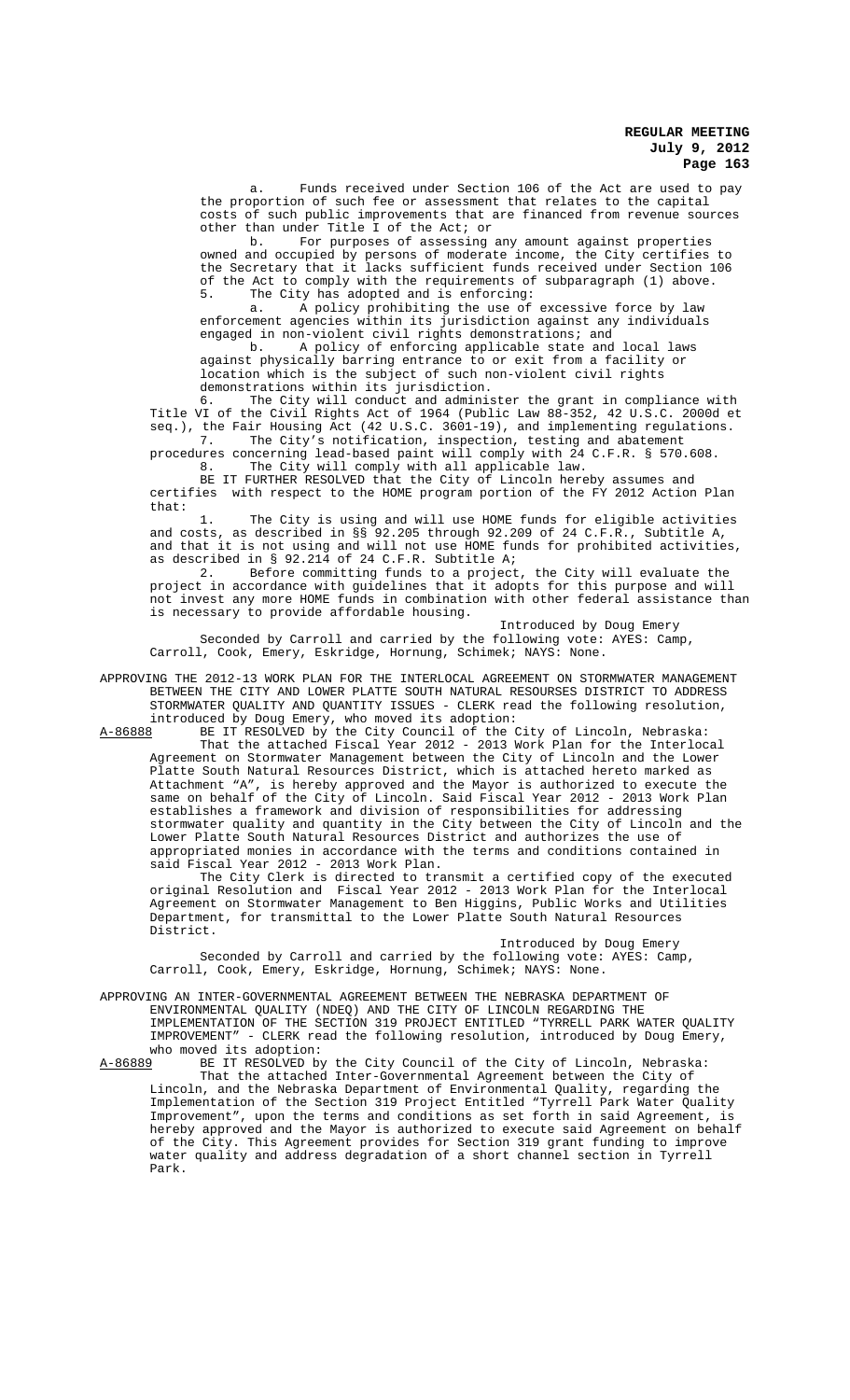> The City Clerk is hereby directed to transmit a copy of the executed original Agreement to Ben Higgins, Public Works & Utilities Department, for transmittal to the Nebraska Department of Environmental Quality. Introduced by Doug Emery

Seconded by Carroll and carried by the following vote: AYES: Camp, Carroll, Cook, Emery, Eskridge, Hornung, Schimek; NAYS: None.

# ORDINANCE -  $3^{RD}$  READING & RELATED RESOLUTIONS (as required)

MISC. NO. 12003 - AMENDING THE CITY OF LINCOLN DESIGN STANDARDS BY AMENDING SECTION 1.2 OF CHAPTER 3.35, DESIGN STANDARDS FOR COMMUNITY UNIT PLANS, TO PROVIDE A MINIMUM SETBACK FOR MULTI-FAMILY DWELLINGS THAT EXCEED THE ZONING DISTRICT HEIGHT ABUTTING A SINGLE OR TWO FAMILY DWELLING AND TO CONDITIONALLY ALLOW ACCESSORY GARAGES AND DRIVEWAYS WITHIN THE SETBACK AREA, AND BY AMENDING SECTION 7.3 OF CHAPTER 3.50, DESIGN STANDARDS FOR MULTI-FAMILY DWELLINGS AND CERTAIN ACCESSORY GARAGES AND DRIVEWAYS WHEN THE MULTI-FAMILY DWELLING EXCEEDS THE ZONING DISTRICT HEIGHT AND ABUTS AN EXISTING OR PLANNED SINGLE OR TWO FAMILY DWELLING. (6/25/12 - ACTION OMITTED) - CLERK read the following resolution, introduced by DiAnna Schimek, who moved its adoption:<br>A-86877 WHEREAS, the City of Lincoln has previously ad

WHEREAS, the City of Lincoln has previously adopted the City of Lincoln Design Standards by Resolution No. A-80518; and

WHEREAS, an amendment to Section 1.2 of Chapter 3.35, Design Standards for Community Unit Plans, is necessary to provide a minimum setback for multifamily dwellings that exceed the zoning district height abutting a single family dwelling, and to conditionally allow accessory garages and driveways within the setback area; and

WHEREAS, an amendment to Section 7.3 of Chapter 3.50, Design Standards for Screening and Landscaping, is necessary to provide minimum screening for multi-family dwellings and certain accessory garages and driveways when the multi-family dwelling exceeds the zoning district height and abuts an existing or future single- or two-family dwelling.

NOW, THEREFORE, BE IT RESOLVED by the City Council of the City of Lincoln, Nebraska:

1. That Section 1.2, "Shape, size and locations of buildings; open space buffers," of Chapter 3.35, Design Standards for Community Unit Plans, adopted by the City Council on November 6, 2000 by Resolution No. A-80518, be and the same is hereby amended as shown on Attachment "A" which is attached hereto and incorporated herein by reference.<br>2. That Section 7.3, "Multiple Family Dwellings Approved by Special

2. That Section 7.3, "Multiple Family Dwellings Approved by Special Permit," of Chapter 3.50, Design Standards for Screening and Landscaping, adopted by the City Council on November 6, 2000 by Resolution No. A-80518, be and the same is hereby amended as shown on Attachment "B" which is attached hereto and incorporated herein by reference.

Introduced by DiAnna Schimek Seconded by Carroll and carried by the following vote: AYES: Camp, Carroll, Cook, Emery, Eskridge, Hornung, Schimek; NAYS: None.

APPROVING AMENDMENT NO. 3 TO THE VILLAGE GARDENS CONDITIONAL ANNEXATION AND ZONING AGREEMENT BETWEEN VILLAGE GARDENS DEVELOPMENT COMPANY, LLC, AND THE CITY OF LINCOLN TO AMEND THE TERMS OF THE AGREEMENT WITH RESPECT TO DEVELOPMENT OF APPROXIMATELY 40.68 ACRES OF PROPERTY GENERALLY LOCATED AT SOUTH 56TH STREET AND YANKEE HILL ROAD. (RELATED ITEMS: 12R-129, 12-70, 12-71) (ACTION DATE: 7/9/12) CLERK read the following resolution, introduced by Jon Camp, who moved its adoption:<br><u>A-86890</u> BE

A-86890 BE IT RESOLVED by the City Council of the City of Lincoln, Nebraska: That the agreement titled Amendment No. 3 to the Village Gardens Conditional

Annexation and Zoning Agreement, which is attached hereto, marked as Attachment "A" and made a part hereof by reference, between Village Gardens Development Company, LLC and the City of Lincoln, Nebraska, with respect to development of property generally located at South 56th Street and Yankee Hill Road, is approved and the Mayor is authorized to execute the Amendment No. 3 to the Village Gardens Conditional Annexation and Zoning Agreement on behalf of the City.

BE IT FURTHER RESOLVED that the City Clerk is directed to return one fully executed copy of this Agreement to the Planning Department, for distribution to the Owner.

BE IT FURTHER RESOLVED that the City Clerk is directed to record the Annexation Agreement or a summary memorandum thereof with the Register of Deeds, filing fees to be paid by the Owner.

BE IT FURTHER RESOLVED that the City Clerk is directed to forward a copy of this Agreement to Michaela Dugan, Impact Fee Administrator.

Introduced by Jon Camp Seconded by Carroll and carried by the following vote: AYES: Camp, Carroll, Cook, Emery, Eskridge, Hornung, Schimek; NAYS: None.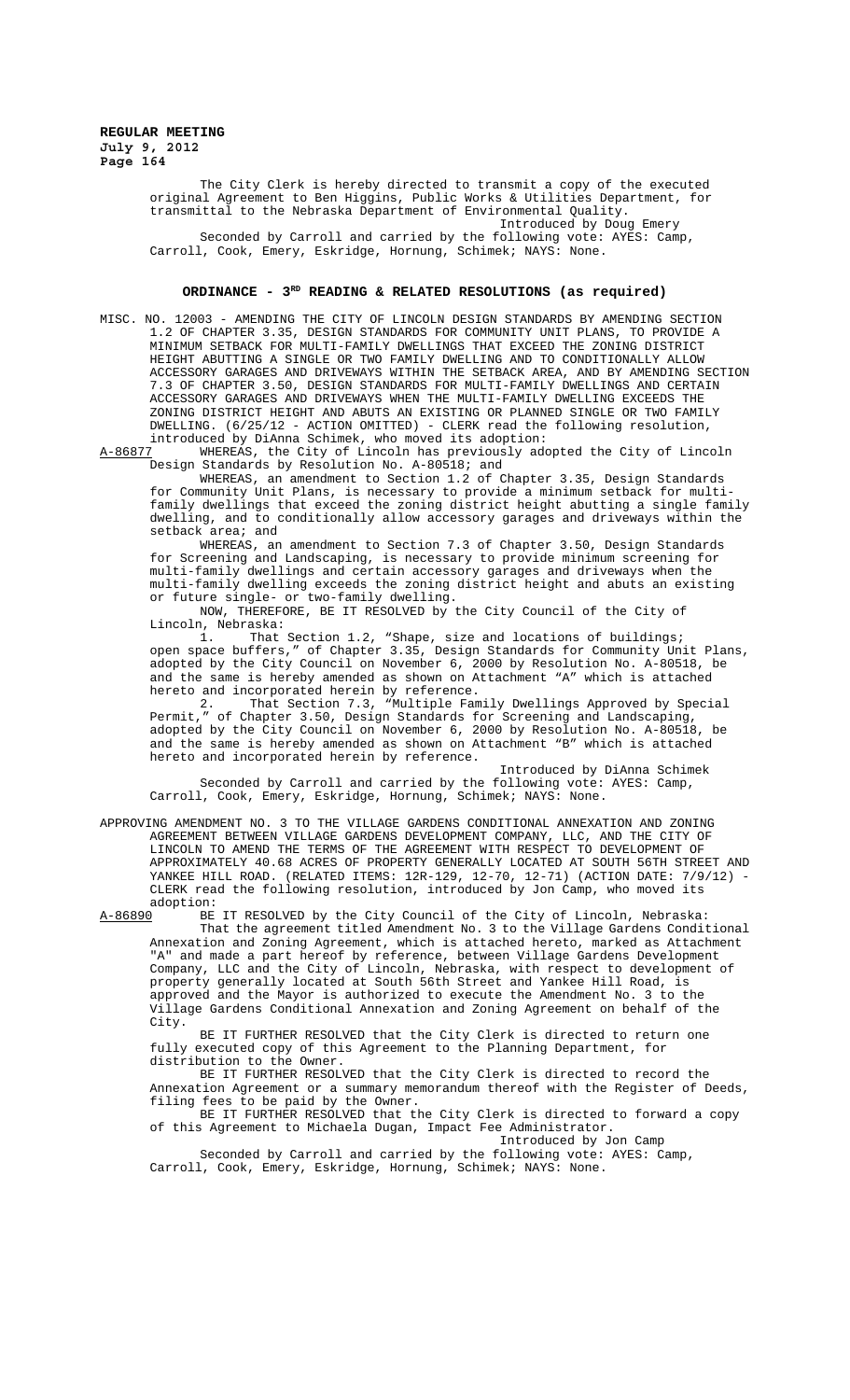ANNEXATION NO. 12003 - AMENDING THE LINCOLN CORPORATE LIMITS MAP BY ANNEXING APPROXIMATELY 41 ACRES GENERALLY LOCATED AT SOUTH 63RD STREET AND PINE LAKE ROAD (RELATED ITEMS: 12R-129, 12-70, 12-71) (ACTION DATE: 7/9/12) - CLERK read an ordinance, introduced by Jon Camp, annexing and including the below described land as part of the City of Lincoln, Nebraska and amending the Corporate Limits Map attached to and made a part of Ordinance No. 18208, to reflect the extension of the corporate limits boundary of the City of Lincoln, Nebraska established and shown thereon, the third time.

CAMP Moved to pass the ordinance as read.

Seconded by Carroll and carried by the following vote: AYES: Camp, Carroll, Cook, Emery, Eskridge, Hornung, Schimek; NAYS: None. The ordinance, being numbered **#19737**, is recorded in Ordinance Book #27, Page .

CHANGE OF ZONE 04075C - APPLICATION OF VILLAGE GARDENS DEVELOPMENT COMPANY, LLC, TO AMEND THE VILLAGE GARDENS PLANNED UNIT DEVELOPMENT TO CHANGE THE ZONING FROM AG AGRICULTURE TO R-3 RESIDENTIAL PUD, TO EXPAND THE AREA OF THE PUD BY APPROXIMATELY 41 ACRES, FOR A PLANNED UNIT DEVELOPMENT DISTRICT DESIGNATION, AND FOR APPROVAL OF A DEVELOPMENT PLAN WHICH PROPOSES CERTAIN MODIFICATIONS TO THE ZONING AND LAND SUBDIVISION ORDINANCES TO ALLOW NEIGHBORHOOD GENERAL USES (RELATED ITEMS: 12R-129, 12-70, 12-71) (ACTION DATE: 7/9/12) - CLERK read an ordinance, introduced by Jon Camp, amending the Lincoln Zoning District Maps attached to and made a part of Title 27 of the Lincoln Municipal Code, as provided by Section 27.05.020 of the Lincoln Municipal Code, by changing the boundaries of the districts established and shown thereon, the third time. CAMP Moved to pass the ordinance as read.

Seconded by Carroll and carried by the following vote: AYES: Camp, Carroll, Cook, Emery, Eskridge, Hornung, Schimek; NAYS: None. The ordinance, being numbered **#19738**, is recorded in Ordinance Book #27, Page .

APPROVING A REAL ESTATE SALES AGREEMENT BETWEEN THE CITY OF LINCOLN AND HABITAT FOR HUMANITY, INC. FOR THE SALE OF SURPLUS CITY PROPERTY DESCRIBED AS LOTS 3 AND 5, BLOCK 10, OLYMPIC HEIGHTS FIRST ADDITION AND COMMONLY KNOWN AS 2501 AND 2521 NW 52ND STREET - CLERK read an ordinance, introduced by Jon Camp, approving a Real Estate Sales Agreement between the City of Lincoln and Lincoln/Lancaster County Habitat for Humanity, Inc. authorizing the sale of City owned property described as Lots 3 and 5, Block 10, Olympic Heights First Addition, more commonly known as 2501 and 2521 NW 52<sup>nd</sup> Street, the third time. CAMP Moved to pass the ordinance as read.

Seconded by Carroll and carried by the following vote: AYES: Camp, Carroll, Cook, emery, Eskridge, Hornung, Schimek; NAYS: None. The ordinance, being numbered **#19739**, is recorded in Ordinance Book #27, Page .

APPROVING THE CITY OF LINCOLN REDEVELOPMENT AGREEMENT: NEBRASKA INNOVATION CAMPUS, PHASE I, BETWEEN THE CITY OF LINCOLN AND NEBRASKA NOVA LLC, THE BOARD OF REGENTS OF THE UNIVERSITY OF NEBRASKA, AND NEBRASKA INNOVATION CAMPUS DEVELOPMENT CORPORATION RELATING TO THE DEVELOPMENT OF PHASE I PROJECTS. (RELATED ITEMS: 12R-130, 12R-131, 12-73, 12-74) (ACTION DATE: 7/9/12) - PRIOR to reading:

CARROLL Made Motion to Amend No. 1 to amend Bill No. 12R-130 by accepting Attachment "A" hereto to replace Attachment "A" previously provided with Bill No. 12R-130.

Seconded by Schimek & carried by the following vote: AYES: Camp, Carroll, Cook, Emery, Eskridge, Hornung, Schimek; NAYS: None.

CARROLL Made Motion to Amend No. 2 to amend Bill No. 12R-130 in the following manner:

Delete Section 1012, (Page 54) of the substitute Attachment "A" and replace it with the following Section 1012 as follows:

**Section 1012. Effective Date of Ad Valorem Tax Provision.** The Effective Date of the Ad Valorem Tax Provision shall be 2013 and the City will deliver written notice to the County Assessor on or before August 1, 2013 to divide the property taxes in the Project Area and use the last certified valuation for 2012 to divide the taxes for the remaining portion of the fifteen-year period as described in Section 18-2147 (3), unless the Redeveloper and the City Finance Director mutually agree in writing before August 1, 2013 to declare the Effective Date of the Ad Valorem Tax Provision to be 2014. In the event the Redeveloper and City mutually agree to declare the Effective Date of the Ad Valorem Tax Provision to be 2014, then the City will deliver written notice the County Assessor on or before August 1, 2014 to divide the property taxes in the Project Area and use the last certified valuation for 2013 to divide the taxes for the remaining portion of the fifteen-year period as described in Section  $18-2147$  (3) the date of the City's issuance of the Certificate Building Completion for the first Building to be constructed in the Project Area pursuant to this Agreement.

Seconded by Schimek & carried by the following vote: AYES: Camp, Carroll, Cook, Emery, Eskridge, Hornung, Schimek; NAYS: None.

CLERK Read the following resolution, introduced by Jon Camp, who moved its adoption as amended:

A-86891 BE IT RESOLVED by the City Council of the City of Lincoln, Nebraska: That the attached City of Lincoln Redevelopment Agreement for Nebraska Innovation Campus, Phase I, between the City of Lincoln, Nebraska; Nebraska Nova Development LLC; the Board of Regents of the University of Nebraska; and the Nebraska Innovation Campus Development Corporation, relating to the redevelopment of property generally located from N. Antelope Valley Parkway to 27th Street, between Salt Creek and the Burlington Northern Santa Fe Railroad corridors, upon the terms and conditions set forth in said Redevelopment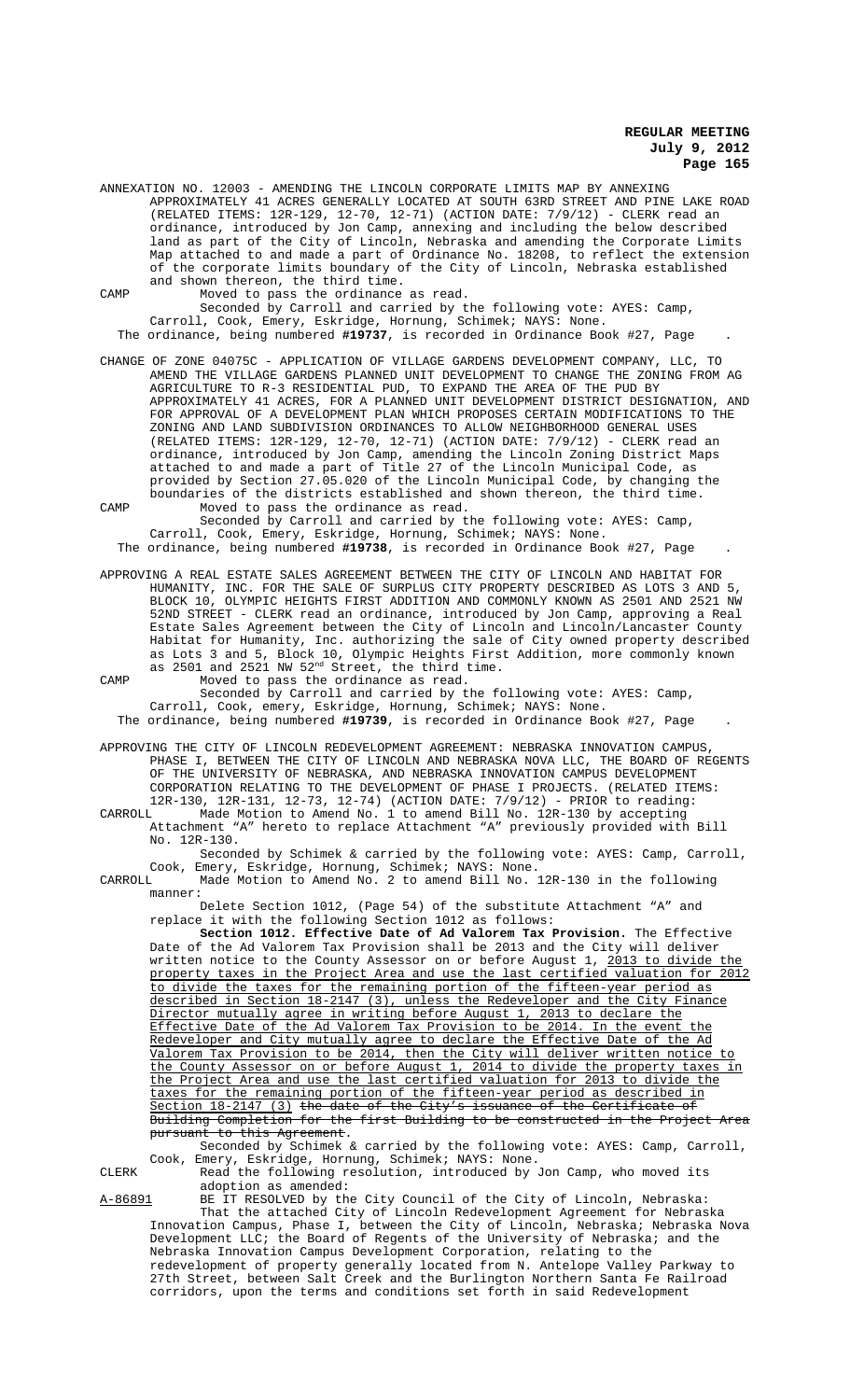> Agreement, which is attached hereto marked as Attachment "A", is hereby approved and the Mayor is authorized to execute the same on behalf of the City of Lincoln.

The City Clerk is directed to transmit one fully executed original of said Agreement to Tim Sieh, Assistant City Attorney, for transmittal to the parties.

Introduced by Jon Camp Seconded by Carroll and carried by the following vote: AYES: Camp, Carroll, Cook, Emery, Eskridge, Hornung, Schimek; NAYS: None.

AMENDING THE FY 11/12 CIP TO AUTHORIZE AND APPROPRIATE \$10,739,724.00 IN TIF FUNDS FOR THE NEBRASKA INNOVATION CAMPUS PHASE I PROJECTS. (RELATED ITEMS: 12R-130, 12R-131, 12-73, 12-74) (ACTION DATE: 7/9/12) - CLERK read the following resolution, introduced by Jon Camp, who moved its adoption:

A-86892 MHEREAS, Resolution No. A-86471, adopted by the City Council of Lincoln, Nebraska on August 22, 2011, adopted the fiscal year 2011-2012 annual budget for the City of Lincoln and further adopted the Capital Improvement Program attached to Resolution No. A-86471 as Schedule No. 5; and

WHEREAS, Resolution No. A-86471 appropriated all money received or to be received from the County of Lancaster, the State of Nebraska, or the United States, as well as from any grants, donations, or contributions received for public purposes and the interest thereon notwithstanding any sum limitation set forth in the annual budget; and

WHEREAS, Resolution No. A-86109, as amended by Resolution No. A-86800, adopted by the City Council for the City of Lincoln, approved the Innovation Campus Redevelopment Project as an approved project; and

WHEREAS, a capital improvement project for the Nebraska Innovation Campus Phase I Redevelopment Project was not included within Schedule No. 5 of the Annual Budget as a capital improvement project to be funded in fiscal year 2011- 2012; and

WHEREAS, the City desires to amend the first year (2011-2012) of the Fiscal Year 2011/2012 – 2016/2017 Six Year Capital Improvement Program (CIP) to establish a project for the Nebraska Innovation Campus Phase I Redevelopment Project, and establish appropriations for that project; and

WHEREAS, Article IX-B Section 7 of the Lincoln City Charter states that, "The [city] council shall not appropriate any money in any budget for any capital improvements project unless and until the conformity or non-conformity of the project has been reported on by the Planning Department by special report or in connection with the Capital Improvements Programming process." The Charter definition of "Planning Department" includes the Planning Commission; and

WHEREAS, the Lincoln City-Lancaster County Planning Commission has reviewed the Nebraska Innovation Campus Phase I Redevelopment Project as a capital improvement project for conformity or nonconformity with the Comprehensive Plan as part of the review of the Nebraska Innovation Campus Phase I Redevelopment Plan approved by Resolution No. A-86800; and

WHEREAS, the Planning Commission found the proposed Redevelopment Project to be in conformity with the Comprehensive Plan.

NOW, THEREFORE, BE IT RESOLVED by the City Council of the City of Lincoln, Nebraska:

That the implementation of the Nebraska Innovation Campus Redevelopment Project for Phase I Projects (including street and sidewalk construction, water main construction, sanitary sewer construction, storm drainage construction, and demolition and grading activities) within the Project Area, is hereby established as a capital improvement project within the Capital Improvement Program.

BE IT FURTHER RESOLVED that the Capital Improvement Program on Schedule 5 of Resolution No. A-86471 be amended by adding the Nebraska Innovation Campus Phase I Project to the Urban Development Department's list of capital improvement projects on Schedule 5.

BE IT FURTHER RESOLVED that the City Council hereby appropriates and directs the Finance Director to make the necessary adjustments to the annual budget to designate \$10,739,724 from Tax Increment Financing for this Nebraska Innovation Campus Phase I Redevelopment Project.

Introduced by Jon Camp Seconded by Carroll and carried by the following vote: AYES: Camp, Carroll, Cook, Emery, Eskridge, Hornung, Schimek; NAYS: None.

AUTHORIZING THE ISSUANCE OF CITY OF LINCOLN, NEBRASKA INNOVATION CAMPUS PROJECT TAX ALLOCATION BONDS IN AN AMOUNT NOT TO EXCEED \$10,739,724 (RELATED ITEMS: 12R-130, 12R-131, 12-73, 12-74) (ACTION DATE: 7/9/12) - PRIOR to reading:

CARROLL Moved to amend Bill No. 12-73 by accepting the Substitute Ordinance. Seconded by Schimek & carried by the following vote: AYES: Camp, Carroll, Cook, Emery, Eskridge, Hornung, Schimek; NAYS: None.

CLERK Read an ordinance, introduced by Jon Camp, authorizing and providing for the issuance of City of Lincoln, Nebraska Tax Allocation Bonds, Notes or other obligations, in one or more taxable or tax exempt series, in an aggregate principal amount not to exceed \$10,739,724 for the purpose of (1) paying the costs of acquiring, purchasing, constructing, reconstructing, improving, extending, rehabilitating, installing, equipping, furnishing and completing certain public improvements within the city's Nebraska Innovation Campus Phase I Project Area, including acquiring any real estate and/or interests in real estate in connection therewith, and (2) paying the costs of issuance thereof; prescribing the form and certain details of the Bonds, Notes or other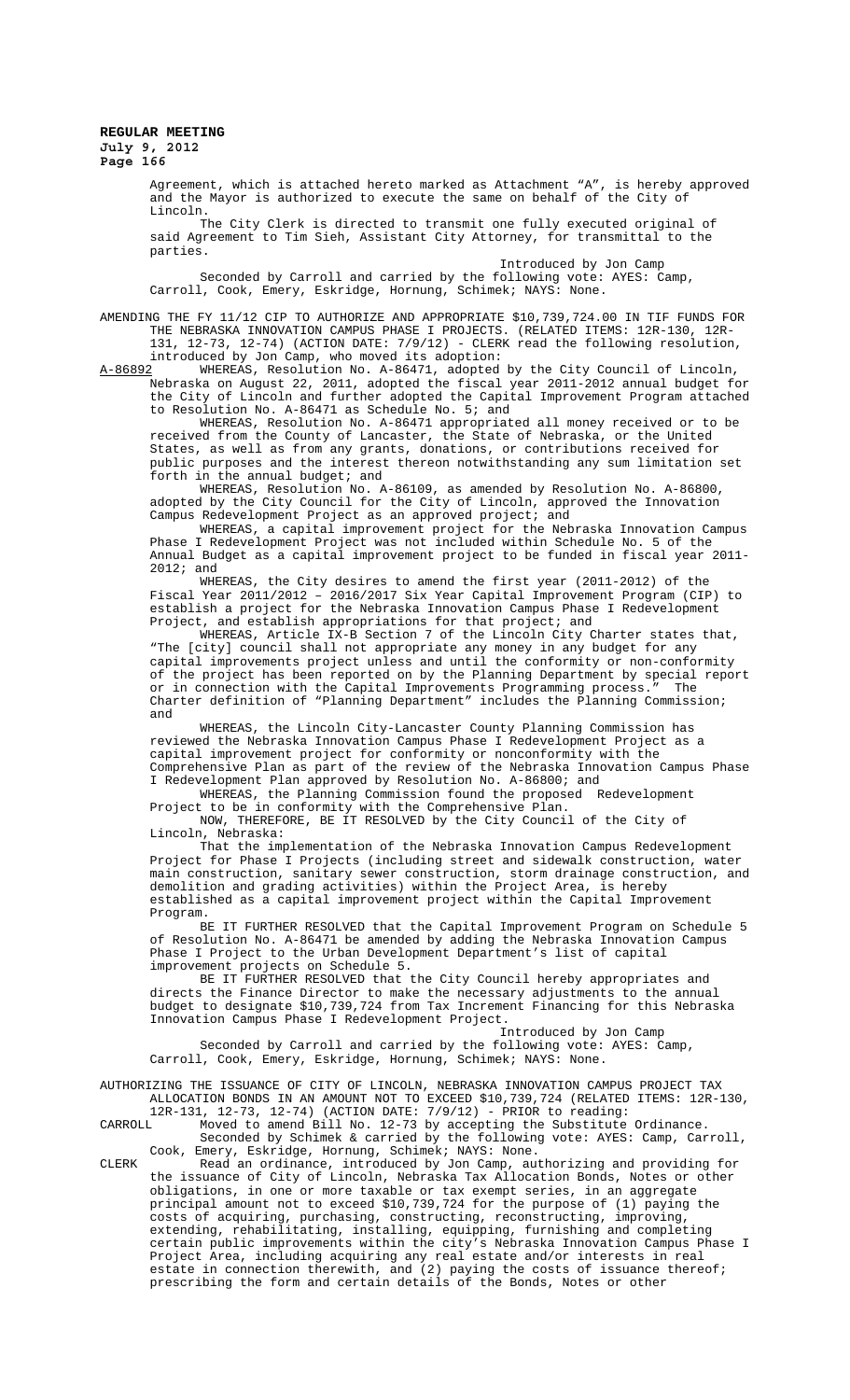obligations; pledging certain tax revenue and other revenue to the payment of the principal of and interest on the Bonds, Notes or other obligations as the same become due; limiting payment of the Bonds, Notes and other obligations to such tax revenues; creating and establishing funds and accounts; delegating, authorizing and directing the Finance Director to exercise his independent discretion and judgment in determining and finalizing certain terms and provisions of the Bonds, Notes or other obligations not specified herein; taking other actions and making other covenants and agreements in connection with the foregoing; and related matters, the third time.

CAMP Moved to pass the ordinance as amended.

Seconded by Carroll and carried by the following vote: AYES: Camp, Carroll, Cook, Emery, Eskridge, Hornung, Schimek; NAYS: None. The ordinance, being numbered **#19740**, is recorded in Ordinance Book #27, Page .

APPROVING AN EXCHANGE AGREEMENT BETWEEN THE CITY OF LINCOLN, THE BOARD OF REGENTS OF THE UNIVERSITY OF NEBRASKA AND THE NEBRASKA INNOVATION CAMPUS DEVELOPMENT CORPORATION FOR AN EXCHANGE OF A PORTION OF NEBRASKA INNOVATION CAMPUS PROPERTY FOR A PORTION OF CITY OF LINCOLN WASTEWATER SYSTEM PROPERTY TO FACILITATE THE DEVELOPMENT AND OPERATION OF THE NEBRASKA INNOVATION CAMPUS SITE (RELATED ITEMS: 12R-130, 12R-131, 12-73, 12-74) (ACTION DATE: 7/9/12) - CLERK read an ordinance, introduced by Jon Camp, accepting and approving an Exchange Agreement between the City of Lincoln, Nebraska and the Board of Regents of the University of Nebraska for an exchange of a portion of Nebraska Innovation Campus property for a portion of City of Lincoln Wastewater System property to facilitate the development and operation of the Nebraska Innovation Campus Site, the third time.

CAMP Moved to pass the ordinance as read.

Seconded by Carroll and carried by the following vote: AYES: Camp, Carroll, Cook, Emery, Eskridge, Hornung, Schimek; NAYS: None. The ordinance, being numbered **#19741**, is recorded in Ordinance Book #27, Page .

#### **RESOLUTION - ACTION ONLY**

COMP. PLAN AMENDMENT NO. 12001- APPLICATION OF THE URBAN DEVELOPMENT DIRECTOR TO AMEND THE 2040 LINCOLN-LANCASTER COUNTY COMPREHENSIVE PLAN TO ADOPT THE PROPOSED "DOWNTOWN MASTER PLAN UPDATE" AS A SUBAREA PLAN OF THE COMPREHENSIVE PLAN GENERALLY LOCATED FROM 6TH STREET ON THE WEST TO 19TH STREET ON THE EAST AND FROM H STREET ON THE SOUTH TO R STREET ON THE NORTH TO INCLUDE CHANGES THAT HAVE OCCURRED SINCE THE ADOPTION OF THE DOWNTOWN MASTER PLAN IN 2005. (6/18/12 ACTION DELAYED TO 7/9/12) - PRIOR to reading:<br>CARROLL Moved MTA #4 to amend Bill No. 12R-118

CARROLL Moved MTA #4 to amend Bill No. 12R-118 as follows:

Amend Attachment "A" addendum to the 2005 Downtown Master Plan subarea plan of the 2040 Lincoln-Lancaster County Comprehensive Plan as follows: 1. On page 10, second column, first bullet point, delete the words "future streetcar" and insert after the word "concept" the following: for a future downtown transit service.

On page  $12:$ a. In the title, delete the word "Streetcar" and insert in lieu thereof the words Downtown Transit Service;

b. At the end of the introductory paragraph of text, after the word "realities" insert the words and provides for the possibility of utilizing other modes of transportation besides a streetcar for a downtown transit service;

c. In the second paragraph of text, delete the word "streetcar" and insert in lieu thereof the words, downtown transit service; d. In the second bullet point of the first column, delete the

words "fixed infrastructure and"; e. In the second column, final paragraph, delete the word

"streetcar" and insert in lieu thereof the words downtown transit service, and in the first line of the third column, delete the word "streetcar" and insert in lieu thereof the words downtown transit service;

f. In the third column, first bullet point, in the first line, delete the word "streetcar" and insert in lieu thereof the words downtown<br>delete the word "streetcar" and insert in lieu thereof the words <u>downtown</u> transit service; and

g. In the third column, second bullet point, delete the word "streetcar" and insert in lieu thereof the words downtown transit service and in the fourth line delete the word "streetcar" and insert in lieu thereof the words downtown transit service.

Seconded by Cook and carried by the following vote: AYES: Camp, Carroll, Cook, Emery, Eskridge, Hornung, Schimek; NAYS: None.

HORNUNG Moved MTA #5 to amend Bill No. 12R-118 as follows:

Amend Attachment "A", "Lincoln Downtown Master Plan Update" Draft Report dated May 2012 as an addendum to the 2005 Downtown Master Plan subarea plan of the 2040 Lincoln-Lancaster County Comprehensive Plan as follows:

1. On page 2, second column, second bullet point, delete the words "including proposed two-way protected bicycling facilities on  $14^{\text{th}}$  and  $11^{\text{th}}$ Streets" and insert in lieu thereof the words, <u>and requires study of route</u> options for two-way protected bicycling facilities on a north-south street or streets, to be presented to the City Council for approval.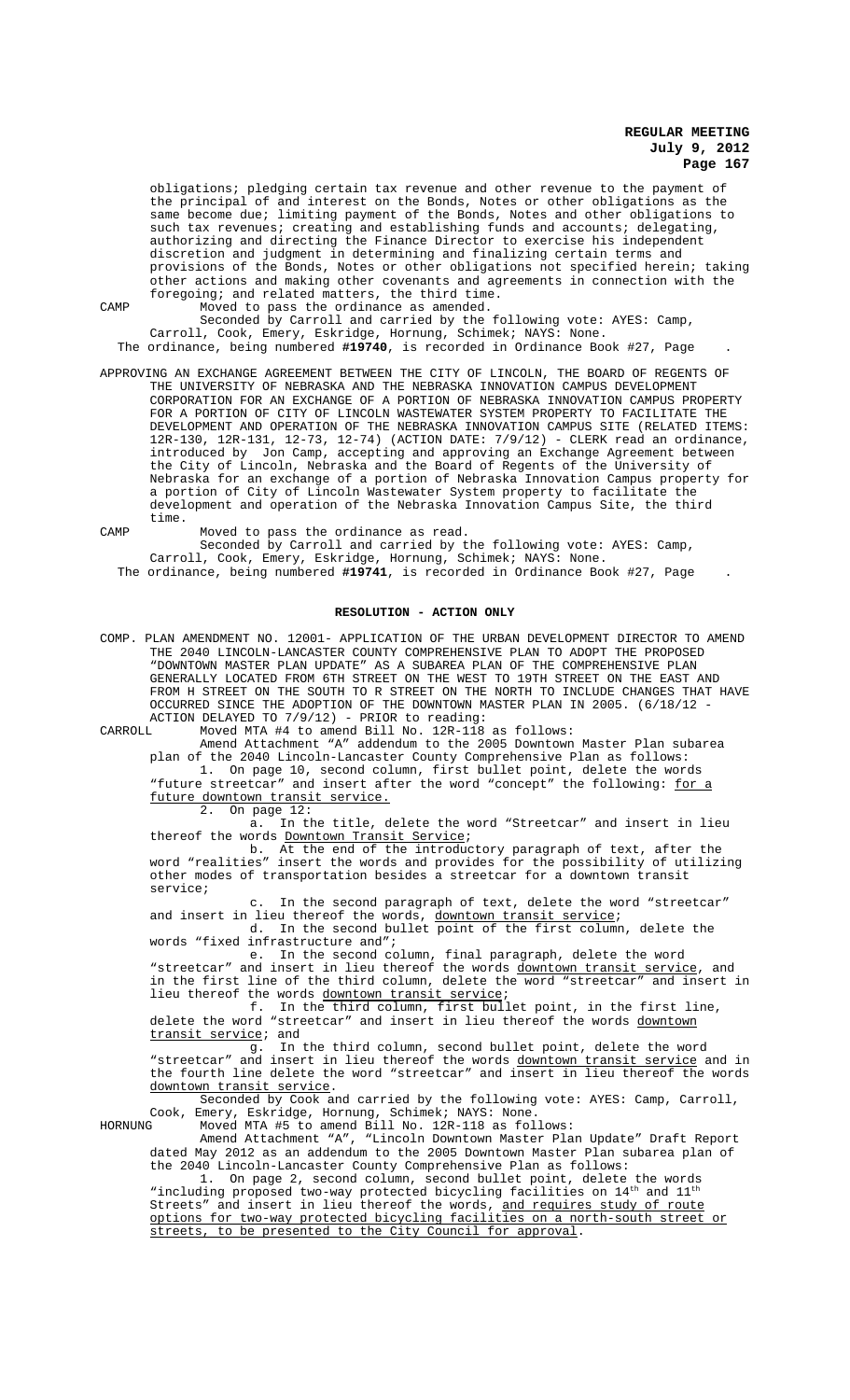2. On page 2, at the bottom of the map illustration entitled Concepts Composite from 2012 Update, insert the word, <u>Option</u>, between the words "Bikeway" and "(Future)" in the legend for Protected Bikeway (Future), and insert the word, Option after the word "Facility" in the legend for Additional Future Bike Facility.

3. On Page 3, at the bottom of the map illustration entitled Promenade and Protected Bikeway Concept, insert the word <u>Option</u>, between the words "Bikeway" and "(Future)" in the legend for Protected Bikeway (Future), and insert the word, Option after the word "Facility" in the legend for Additional Future Bike Facility.

4. On Page 4, first column, first bullet point, before the word "bidirectional" insert the words, possible option for location of a.

5. On Page 4, on the map illustration entitled Promenade and Protected Bikeway Concept (Detail), on the legends pointing to  $11^{\rm th}$  Street and  $14^{\rm th}$  Street, insert the words Potential Route of after the words "Promenade and" on both legends, and at the bottom of the map illustration insert the words Potential Route of before the word "Protected" in the legend for Protected Bikeway (Future).

6. On Page 6, first column, delete the words "and protected bikeway" from the title of the page and delete the first paragraph, and the first two bullet points with accompanying text.

On Page 8, first column, delete the words "and Protected Bikeway" from the title of the page and delete the first paragraph.

8. On Page 8, second column, delete the last two bullet points. 9. Between Pages 8 and 9, insert new text as follows:

#### **Protected North-South Bikeway**

One or more continuous bi-directional bike facilities should run north and South between Q Street to K Street on a street or streets between Centennial Mall and 11<sup>th</sup> Street with bicycle facilities continuing further South as needed and feasible.

• It is recommended that a study be conducted to present options for

City Council approval of concepts for a protected bikeway or bikeways on a north-south street or streets between Centennial Mall and 11th Streets, separated from parking or travel lanes by a raised curb and landscaping, a landscape median or other means.

- In addition to consideration of alternate routes the study should consider whether two north-south bikeways should be constructed or whether bikeway routes should be consolidated on one street.
- Bicycle signals for bikes traveling each direction at
- intersections should be included as needed. • On-street bicycle parking should be accommodated adjacent to the sidewalk at intersection.

10. On Page 13, second column, delete from the text accompanying the bullet point the words "and provide an opportunity to test public support for additional segments of the protected bikeway along this key bicycle connection from downtown to the university".

Seconded by Camp and LOST by the following vote: AYES: Camp, Emery, Hornung; NAYS: Carroll, Cook, Eskridge, Schimek.

CLERK Read the following resolution, introduced by DiAnna Schimek, who moved its adoption as amended:<br>WHEREAS, the Urban Development Director has made application to amend the

A-86893 WHEREAS, the Urban Development Director has made application to amend the 2040 Lincoln-Lancaster County Comprehensive Plan to adopt the proposed "Downtown Master Plan Update" as a subarea plan of the Comprehensive Plan generally located from 6th Street on the west to 19th Street on the east and from H Street on the south and R Street on the north to include changes that have occurred

since the adoption of the Downtown Master Plan in 2005; and WHEREAS, the Lincoln City - Lancaster County Planning Commission has recommended approval thereof.

NOW, THEREFORE, BE IT RESOLVED by the City Council of the City of Lincoln, Nebraska that the 2040 Lincoln-Lancaster County Comprehensive Plan be and the same is hereby amended in the following manner:

1. Adopt the "Downtown Master Plan Update", a copy of which is attached hereto marked as Attachment "A" and made a part hereof by reference, as an addendum to the 2005 Downtown Master Plan subarea plan of the 2040 Lincoln-Lancaster County Comprehensive Plan.<br>2. Amend the "On-Going Com

Amend the "On-Going Comprehensive Plan Activities" Subarea Planning section on page 12.16 to add the following to the list of approved subarea plans:

• Downtown Master Plan, 2005 (including the 2012 Downtown Master Plan Update)

BE IT FURTHER RESOLVED that any other references in said plan which may be affected by the above-specified amendment be, and they hereby are amended to conform with such specific amendment.

Seconded by Carroll and carried by the following vote: AYES: Carroll, Cook, Emery, Eskridge, Schimek; NAYS: Camp, Hornung.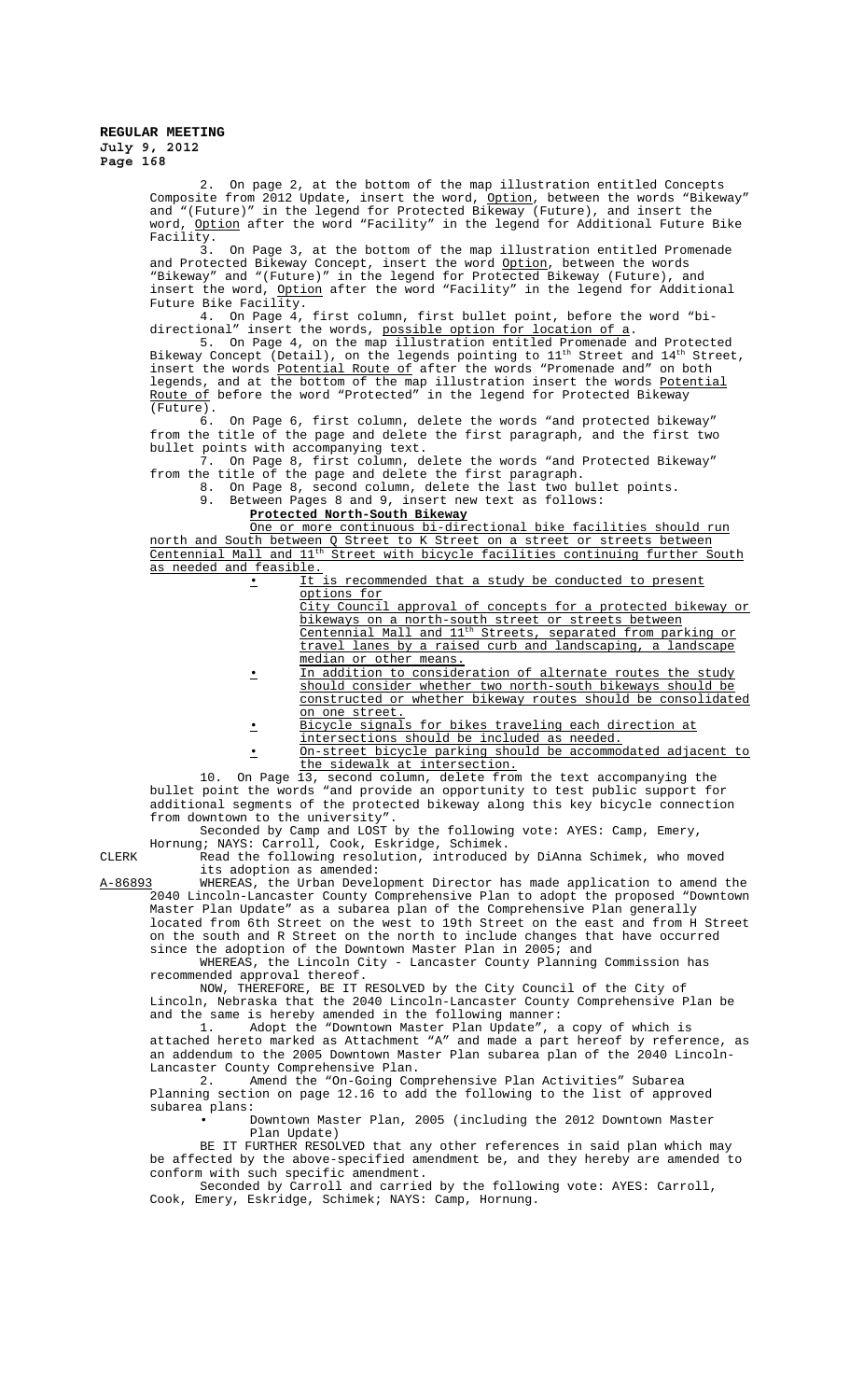## ORDINANCES - 1<sup>st</sup> READING & RELATED RESOLUTIONS (as required)

- AMENDING THE PAY SCHEDULE FOR A CERTAIN EMPLOYEE GROUP BY ADJUSTING THE HOURLY PAY RANGE SCHEDULE AND SCHEDULES OF ANNUAL, MONTHLY, BIWEEKLY AND HOURLY PAY RANGE EQUIVALENTS FOR EMPLOYEES OF THE CITY OF LINCOLN WHOSE CLASSIFICATIONS ARE ASSIGNED TO PAY RANGES PREFIXED BY THE LETTER "X" TO BE EFFECTIVE AUGUST 11, 2011 - CLERK read an ordinance, introduced by Jonathan Cook, adopting pay schedules of pay ranges for employees of the City of Lincoln, Nebraska whose classifications are assigned to pay ranges prefixed by the letter "X" and repealing Ordinance No. 19555, passed by the City Council on June 13, 2011, the first time.
- VACATION NO. 12001 AMENDING ORDINANCE NO. 19729, PASSED BY THE CITY COUNCIL ON JUNE 18, 2012, TO INCLUDE THE METES AND BOUNDS LEGAL DESCRIPTION OF THE VACATED RIGHT-OF-WAYS WHICH WAS INADVERTENTLY NOT ATTACHED TO THE ORDINANCE - CLERK read an ordinance, introduced by Jonathan Cook, amending Ordinance No. 19729 (Vacation 12001) passed by the City Council on June 18, 2012, vacating a portion of 4th Street right-of-way, a portion of R Street right-of-way, a portion of the east/west alley in Blocks 266, 267 and 268, Original Plat of Lincoln, to include the metes and bounds legal description to said Ordinance, the first time.
- APPROVING A SUBLEASE AGREEMENT BETWEEN THE CITY OF LINCOLN AND EXPERIENCE WORKS AT 1010 N STREET, FOR JOB TRAINING AND EMPLOYMENT SERVICES UNDER THE WORKFORCE INVESTMENT ACT, FOR A TERM OF JULY 1, 2012 THROUGH JUNE 30, 2013 - CLERK read an ordinance, introduced by Jonathan Cook, accepting and approving the Sublease Agreement between the City of Lincoln and Experience Works for the sublease of office space to Experience Works at the One Stop Career Center, 1010 N Street, Lincoln, Nebraska, to provide job training and employment services under the Workforce Investment Act, the first time.
- APPROVING A REAL ESTATES SALES AGREEMENT BETWEEN THE CITY OF LINCOLN AND THE HOUSING AUTHORITY OF THE CITY OF LINCOLN FOR THE SALE OF BLIGHTED AND SUBSTANDARD PROPERTY GENERALLY LOCATED AT 2948 STARR STREET FOR THE NORTHEAST HIGH SCHOOL BUILD PROGRAM - CLERK read an ordinance, introduced by Jonathan Cook, approving the Real Estate Sales Agreement between the City of Lincoln and the Housing Authority of the City of Lincoln authorizing the sale of surplus property generally located at 2948 Starr Street, the first time.
- CHANGE OF ZONE NO. 12003 AMENDING ORDINANCE NO. 19713, PASSED BY THE CITY COUNCIL ON MAY 21, 2012, TO CORRECT THE LEGAL DESCRIPTION PROVIDED FOR CHANGE OF ZONE NO. 12003 FROM I-1 INDUSTRIAL DISTRICT TO P PUBLIC USE DISTRICT ON PROPERTY GENERALLY LOCATED IN WEST HAYMARKET FROM NORTH 1ST STREET TO NORTH 7TH STREET AND M STREET TO Y STREET - CLERK read an ordinance, introduced by Jonathan Cook, amending Ordinance No. 19713 (Change of Zone 12003) passed by the City Council on May 21, 2012, for a change of zone from I-1 Industrial District to P Public Use District, to amend Section 1 to correct a Section number in paragraph 1 and a Lot number in paragraph 3 for the property generally located in West Haymarket from North  $1^\text{st}$  Street to North  $7^\text{th}$  Street and M Street to Y Street, the first time.

# RESOLUTIONS - 1<sup>st</sup> READING - ADVANCE NOTICE

- APPROVING A CONTRACT AGREEMENT BETWEEN THE CITY AND SAFETY-KLEEN SYSTEMS, INC. TO PROVIDE THE ANNUAL SUPPLY AND SERVICE PARTS WASHING MACHINES, PURSUANT TO QUOTE 3972 FOR A TWO YEAR TERM.
- APPROVING A MULTI-YEAR CONTRACT BETWEEN THE CITY OF LINCOLN AND ELETECH, INC. FOR ELEVATOR MAINTENANCE, SERVICE AND TESTING – STARTRAN, PURSUANT TO BID NO. 3981, FOR A FOUR YEAR TERM WITH AN OPTION TO RENEW FOR AN ADDITIONAL FOUR YEAR TERM.
- APPROVING THE 2012-2013 MAINTENANCE AND MANAGEMENT BID BUDGETS AND PROGRAM OF WORK FOR THE DOWNTOWN LINCOLN ASSOCIATION PROGRAM FOR FISCAL YEAR 2012-13.
- ACCEPTING THE REPORT OF NEW AND PENDING CLAIMS AGAINST THE CITY AND APPROVING DISPOSITION OF CLAIMS SET FORTH FOR THE PERIOD OF JUNE 15 - 30, 2012.
- APPROVING THE SUB-RECIPIENT AGREEMENT BETWEEN THE NEBRASKA EMERGENCY MANAGEMENT AGENCY AND THE CITY OF LINCOLN REGARDING THE 2010 METROPOLITAN MEDICAL RESPONSE SYSTEM IN THE AMOUNT OF \$317,419.00 FOR THE AWARD PERIOD OF 10/1/2010 THROUGH 7/31/2013.
- REAPPOINTING DOUG EMERY TO THE JOINT BUDGET COMMITTEE FOR A TERM EXPIRING MAY 31, 2014.
- REAPPOINTING DIANNA SCHIMEK, ADAM HORNUNG AND DOUG EMERY TO THE RAILROAD TRANSPORTATION SAFETY DISTRICT FOR TERMS EXPIRING MAY 31, 2013.
- REAPPOINTING JONATHAN COOK TO THE PARKS AND RECREATION ADVISORY BOARD FOR A TERM EXPIRING MAY 31, 2013.
- REAPPOINTING JONATHAN COOK TO THE PUBLIC BUILDING COMMISSION FOR A TERM EXPIRING AUGUST 1, 2016.